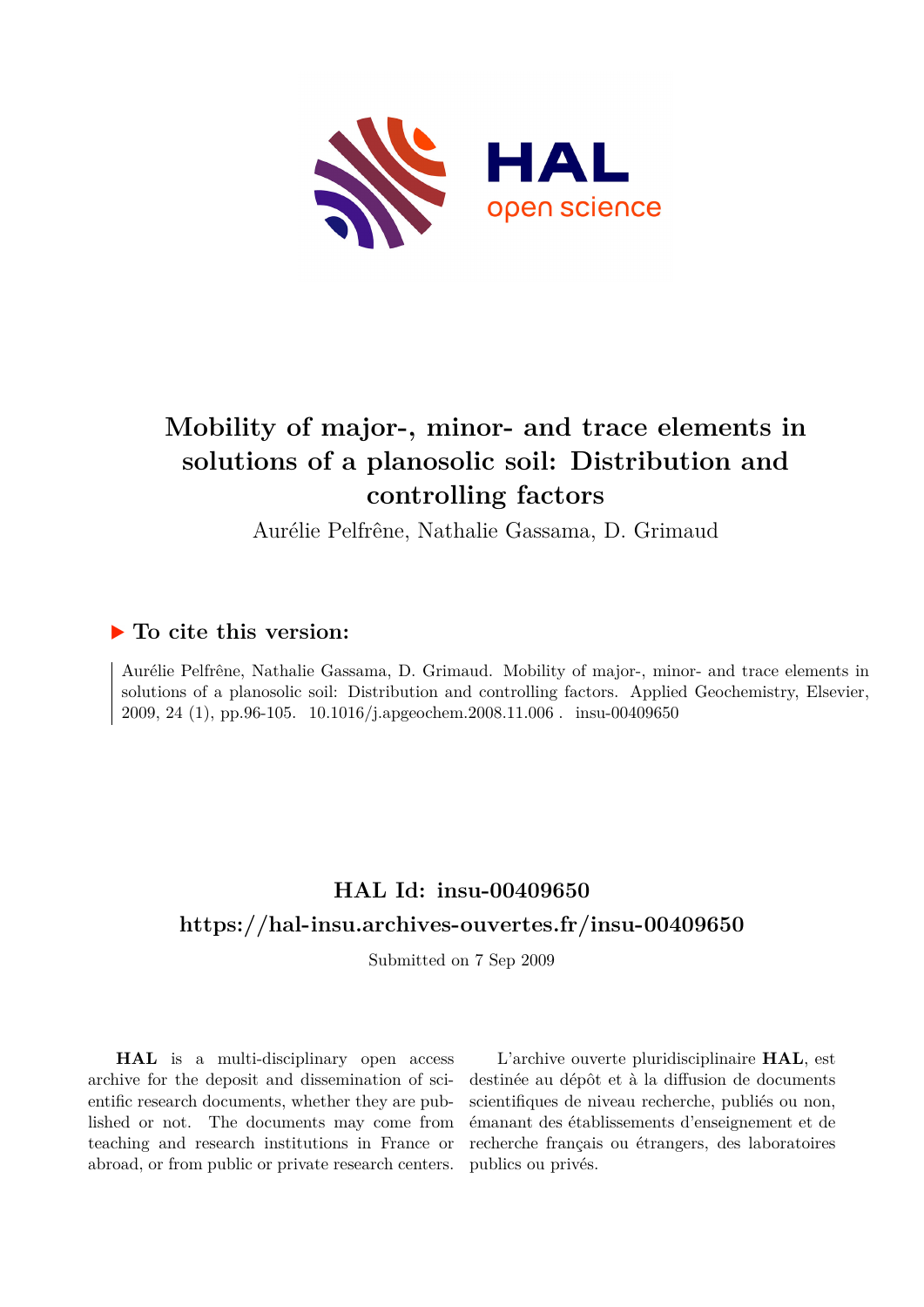### **Mobility of major-, minor- and trace elements in solutions of a planosolic soil: distribution and controlling factors**

A. Pelfrêne\* , N. Gassama and D. Grimaud

ISTO-UMR CNRS 6113, Université François Rabelais Tours, UFR Sciences et Techniques, Parc de Grandmont, 37200 Tours, France

#### **Abstract**

Subsurface waters circulating in an unpolluted soil of a planosolic horizon (Massif Central, France) were studied in order to determine their physico-chemical characteristics. Three water sampling sites were chosen along a toposequence according to topography. For each site, two piezometers were placed above and in the gravely and concretion-rich horizon (Fe- and Mn- oxyhydroxides). Concentrations of major-, minor- (cations, anions, iron, manganese, phosphorus, silica) and trace elements (Al, Cd, Co, Cr, Cu, Ni, Pb, Zn, U) were monitored on bulk and filtered water  $(0.45 \mu m)$  to study both the particulate and the dissolved components, from 2004 to 2006, during the soil saturation period (i.e. from November to May).

Chemical characteristics of soil solutions provide evidence for various chemical water compositions and for time variations of the water quality, pointing out that the hydrodynamic and chemical reactivity in the solution is different for the three sites. Calculations of pe values allow to give an information about a range of the redox state of soil solutions. The pe ranges are different for each piezometer but correspond to anoxic solution. For all piezometers, distribution between the dissolved and the particulate fraction and correlations between the various elements in the soil solutions indicate that: (i) Al and Fe show similar behaviour, (ii) Al is mainly present as oxyhydroxides and (iii) some trace metals are mainly associated with particles which

 $\overline{a}$ 

<sup>\*</sup> Corresponding author

*E-mail address:* aurelie.pelfrene@etu.univ-tours.fr (A. Pelfrêne)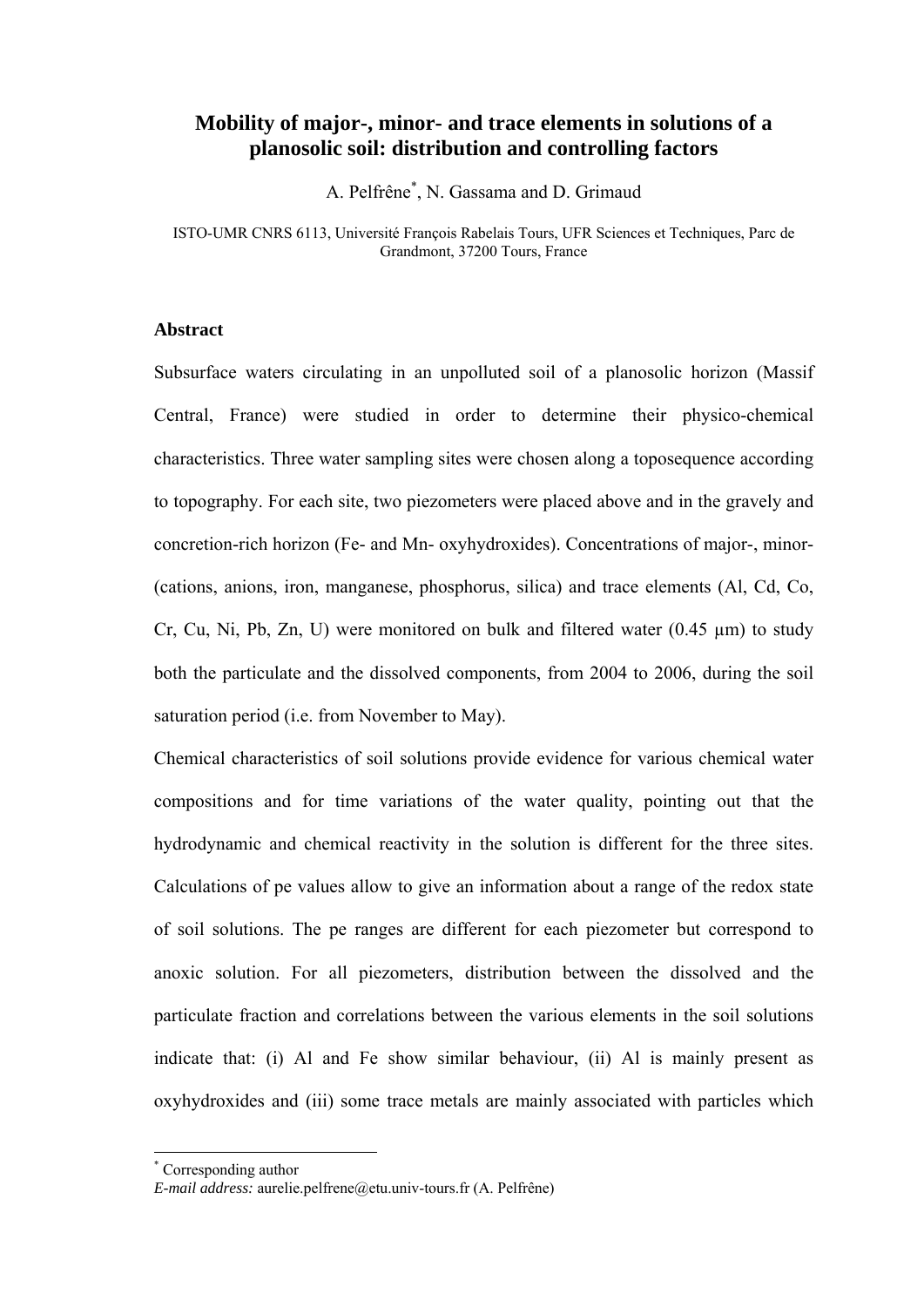have a mixed nature. The impact of the concretion-rich horizon is noticed both on the nature of particles and on the speciation of trace metals and could be explained by the hydrodynamic and chemical reactivity of the circulating solution. Very few correlations exist between elements in the dissolved phase.

#### **Keywords**

Soil solutions, Planosol, trace metals, speciation, Al, Fe, controlling factors, mobility.

#### **1. Introduction**

Trace metals are naturally present in soils reflecting their occurrence in the parent material. They are, however, also present as environmental contaminants, particularly since soil pollution has become a major problem due to anthropogenic activities. As a consequence, assessment of this pollution requires a good knowledge of the distribution of trace metals in unpolluted soils, the so-called pedogeochemical background level. The total concentration of trace metal is not the only factor to be considered to assess toxicity hazard. The speciation of trace metals (i.e., the distribution of their physicochemical forms) ultimately determines their bioavailability and their mobility in the soil (Alloway, 1990). These characteristics of trace metals in soils, sediments and aquatic systems depend largely upon their interaction with organic compounds and/or minerals like clays, hydrous oxides of Fe, Al and Mn (Stumm and Morgan, 1970). Adsorption of trace metals onto solid compounds and associated surface coatings is considered very important in controlling metal activity (Sposito, 1989; Sigg, 1992; Alloway, 1990). Moreover, pH and redox conditions are factors that also affect the chemistry of metals in soils, and their uptake by organisms (Singh and Steinnes, 1994).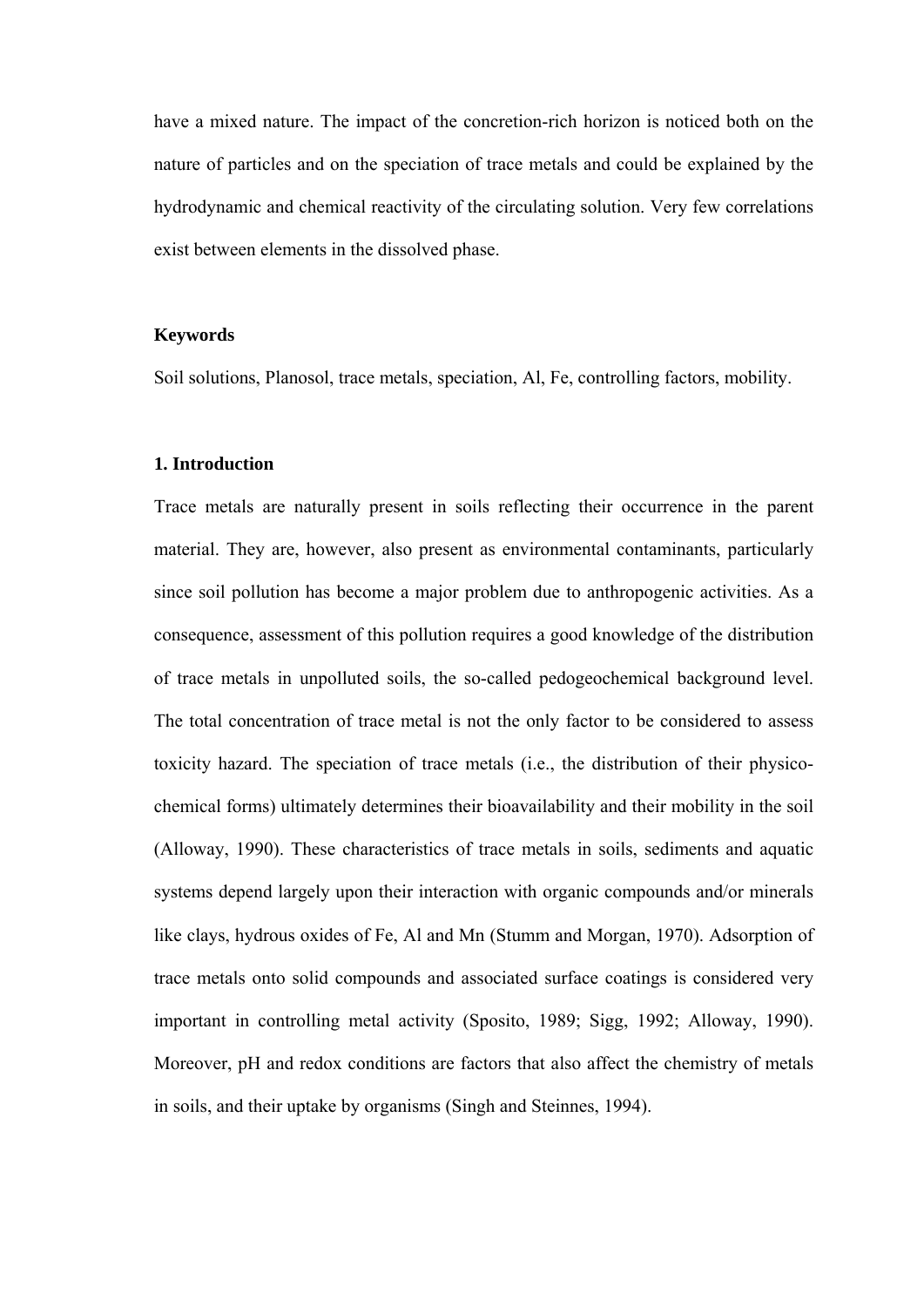Planosols are characterised by a vertical succession of clay-poor horizons overlying a clay-rich horizon that drastically restricts the vertical flow of water and induces the occurrence of a seasonal water table (Baize, 1989). According to the water hydrodynamic during the year, oxide concretions may develop at the base of the last horizon. In this horizon, trace elements can be accumulated or released depending on the dynamic of oxide formation/dissolution.

The Planosol studied here is developed from metamorphic parent material. Naturally rich in trace elements due to the geology, this soil is subject to seasonal water saturation during winter and spring (Salvador-Blanes, 2002). In this hydromorphic soil, water circulation, notably lateral underflow above clayey horizons, can involve specific chemical reactions and transfers (Bourrié et al., 1994). Soil solutions were collected above and in a gravely and concretion-rich (Fe and Mn oxides) horizon, in order to assess its impact on the distribution of trace metals in the soil waters. The objectives of this paper are (i) to determine the range, distribution and behaviour of major-, minorand trace elements in these unpolluted soil solutions, (ii) to identify the main physical and chemical controlling factors of their distribution, and (iii) to assess the impact of the concretion-rich horizon on the trace metal distribution. The soil solutions have been monitored for three years. Concentrations both in the soluble and in the particulate fraction have been considered. Redox conditions have been assessed to provide evidence for particular mechanisms. The study of chemical speciation of some trace elements has been developed in a further paper (Pelfrêne *et al.*, 2008).

#### **2. Environmental settings**

The study area is located on the Aigurande plateau in the northern part of the Massif Central (France). The substratum is composed of Paleozoic metamorphic formations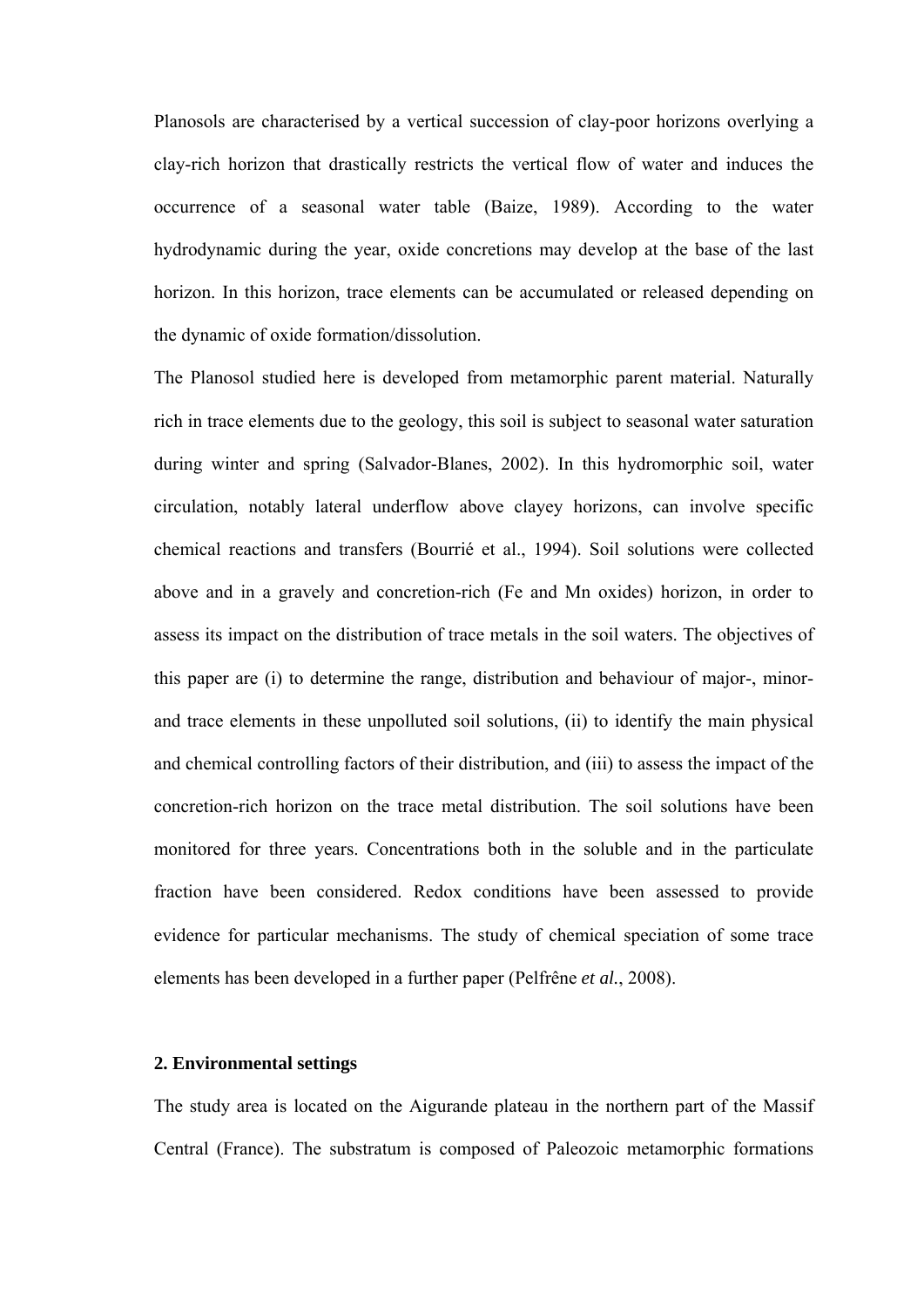(gneiss and amphibolite) and intrusive granitic rocks (Quenardel and Rolin, 1984). The area is a grassland in a hedged farmland district. The studied soil is a Planosol developed from gneissic parent material. Planosols are characterized by the vertical succession of horizons (Fig. 1a). The upper horizon (sandy and organic-rich horizon) is allochthonous and derived from colluvial materials of amphibolitic (site 1, piezometers 1a and 1b) and gneissic (sites 2 and 3, piezometers 2a, 2b, 3a and 3b) origin (Salvador-Blanes *et al.*, 2001) (Fig. 1b). The gravelly and concretion-rich horizon below comprises concretions which are mainly composed of several types of cements (Fe-rich, Si- and Al-rich, Mn-rich and Ti-rich) surrounding grains of quartz, feldspars, micas and accessory minerals (Salvador-Blanes, 2002; Cornu *et al.*, 2005). The deeper horizons (a silty horizon and alterite) are developed in gneissic material (mainly quartz with feldspars, micas and clay minerals) (Salvador-Blanes, 2002). The horizons are waterlogged during winter and spring. The mean annual rainfall in the area was 872, 667 and 772 mm for 2004, 2005 and 2006, respectively. The main rainfall occurs between December and March.

#### **3. Sampling and analytical methods**

Three water sampling sites were chosen along a toposequence according to topography (Fig. 1). Two piezometers were placed in each site, in November 2003: above (noted 1a, 2a, 3a respectively for sites 1, 2 and 3) and in (noted 1b, 2b and 3b respectively for sites 1, 2 and 3) the gravelly and concretion-rich horizon. Piezometers were made of a strainer (20 cm height) in order to collect free water circulating in the soil horizon. Soil solution samples were collected from March 2004 to May 2006 (every 15 days) during the soil saturation period (i.e. from November to May). In 2004, sampling began in March in order to allow the soil to reach equilibrium. Bulk and filtered water were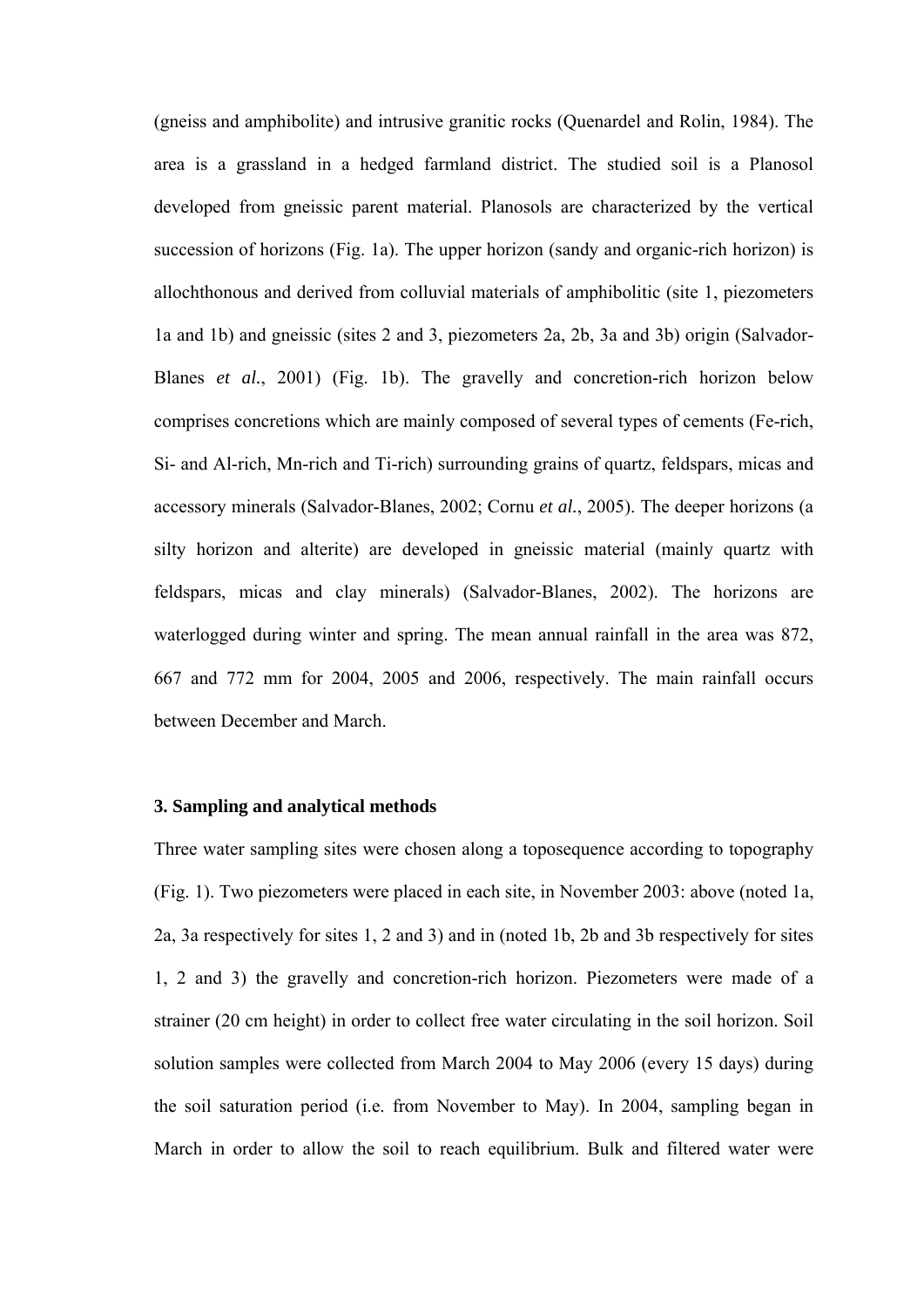sampled to study both the particulate and the dissolved phases. The concentrations of the particulate fraction were determined by subtracting concentration measured in the bulk solution from concentration measured in the dissolved fraction. Soil waters were filtered in the field through 0.45 µm membrane filters (acetate of cellulose) with a frontal-flow system in order to separate dissolved and particulate fractions. Prior to use, each membrane was rinsed with deionized water (18 M $\Omega$ ) and then with the sample. Filtered and bulk water samples were acidified to pH  $\approx$  2 with Suprapur<sup>®</sup> grade nitric acid for aliquots intended for cation, phosphorus, dissolved silica, TOC, DOC and trace metal analysis. The samples were stored in previously washed polypropylene containers. Physico-chemical parameters (temperature, pH and electrical conductivity C) were measured in the field. Alkalinity was measured the same evening by the Gran method (Gran, 1950) with a HCl solution. Bicarbonate concentrations were calculated considering alkalinity mainly due to carbonate. Total organic C (TOC, on unfiltered water samples) and dissolved organic C (DOC) were determined by using a C analyzer (Shimadzu TOC-V<sub>CSH</sub>, NPOC method). Particulate organic C (POC) was obtained by difference between TOC and DOC. Calcium and Mg, in the bulk and filtered waters (0.45 µm), were determined by flame atomic absorption spectrometry, and Na and K by flame atomic emission spectrometry. Chloride,  $F$ , NO<sub>3</sub> and SO<sub>4</sub><sup>2</sup> in the filtered waters were measured by ionic chromatography. Total and dissolved P and Si were measured by molecular spectrometry.

Iron and Mn in the bulk and filtered waters were measured by graphite furnace atomic absorption spectrometry. Trace elements (Al, Cd, Co, Cr, Cu, Ni, Pb, Zn and U) in the different fractions were measured by ICP-MS. Bulk solutions were analyzed by ICP- $MS$  after successive  $HNO<sub>3</sub>$  digestions in order to destroy organic matter and to dissolve amorphous particles. However, the clayey fraction and other silicates were not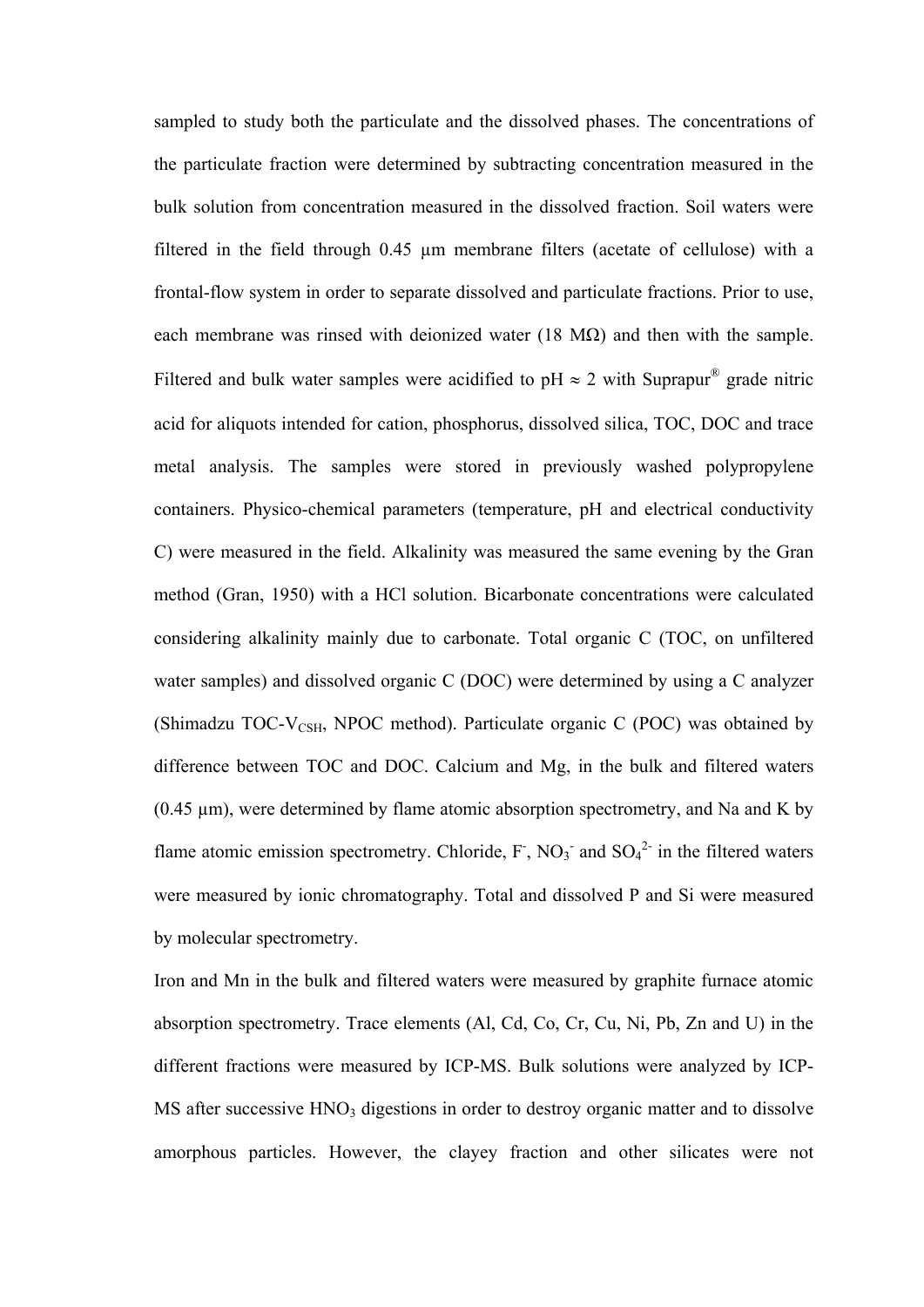destroyed. Therefore, the particulate fraction corresponds to amorphous particles (plus carbonates) and ions adsorbed on the clay minerals.

All samples exhibited a charge imbalance lower than 10%.

Blank filters were run out in the field to check for possible contamination. Deionized water passed through filters was also analyzed. Blank tests showed that the filtration introduces insignificant levels of contamination for all the elements of interest.

#### **4. Results**

#### *4.1. Major elements and nutrients*

In the dissolved fraction, wide ranges of concentrations are recorded for the three sites from 2004 to 2006 for major- and minor-elements (Table 1, exhaustive data are available in Pelfrêne, 2008). In 1a and 1b, low conductivities (79  $\pm$  12 and 85  $\pm$  16 µS/cm, respectively), low and stable major element concentrations and low nutrient (NO<sub>3</sub>, P and Si) concentrations are observed. For the site 2, conductivities are higher  $(269 \pm 31 \text{ uS/cm in } 2a \text{ and } 248 \pm 41 \text{ uS/cm in } 2b)$  and important variations of nutrient concentrations are noticed (NO<sub>3</sub>:  $260.5 \pm 360.2 \mu M$  in 2a and 129.6  $\pm$  149.1  $\mu$ M in 2b). In 3a and 3b, conductivities are highest ( $295 \pm 62$   $\mu$ S/cm in 3a and 322  $\pm$  74  $\mu$ S/cm in 3b) and important variations of major elements (K<sup>+</sup>: 38.8  $\pm$  29.4 µM in 3a and 17.4  $\pm$ 14.9 μM in 3b) and nutrients (NO<sub>3</sub>: 10.6  $\pm$  10.8 μM in 3a and 21.0  $\pm$  39.7 μM in 3b) are observed.

Concentrations of major cations do not differ significantly between sites except  $Ca^{2+}$ , which is higher in 1a and 1b (Fig. 2). This Ca-rich content could be explained by the origin of colluvial materials. Amphiboles which are the main minerals of amphibolites might cause high Ca values at sites 1a and b. Low values for Ca at sites 2 and 3 indicate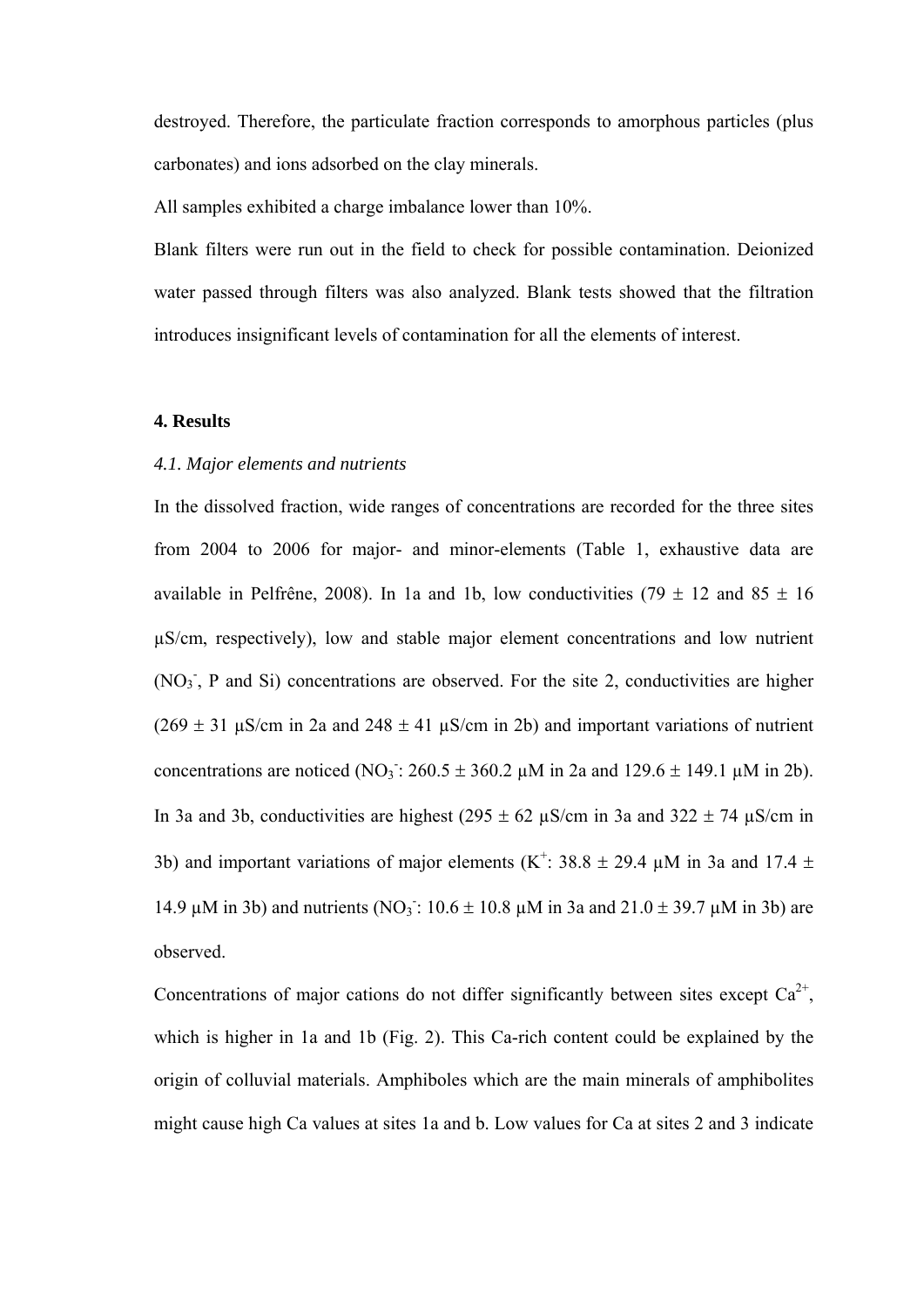a different circulation system, perhaps via lateral input of water from a low Ca source (gneisses).

For each piezometer, the cation concentrations do not show important temporal evolution (less than 20%, Fig. 2). Results for the anion distribution are different (Table 2). Strong temporal variations are observed for  $(i)$  HCO<sub>3</sub>, mainly in 3a and 3b, and  $(ii)$ NO<sub>3</sub> and  $\Sigma$ (Cl<sup>+</sup> SO<sub>4</sub><sup>2</sup>) in 2a, 2b, 3a and 3b. For 3b in 2005, HCO<sub>3</sub> concentrations were high (3.70  $\pm$  0.23 mM), and no correlation exists between HCO<sub>3</sub> and Ca<sup>2+</sup>. Because waters circulate in crystalline rocks,  $HCO<sub>3</sub>$  cannot originate from bedrock weathering. During this period, concentrations of some other elements (Ca, Na, Mn and Fe) are also high. Calculations show that soil solutions are in a thermodynamic equilibrium with a pCO<sub>2</sub> (5.11x10<sup>-2</sup> atm in 2005) higher than medium pCO<sub>2</sub> (2004-2006,  $1.72 \times 10^{-2}$  atm).

For sites 2 and 3  $NO<sub>3</sub>$  concentrations exhibit strong temporal variations (Table 2), with low values during spring, indicating vegetation assimilation, absorption and/or denitrification.

#### *4.2. Fe, Mn, Al, Si and organic matter*

For each piezometer, results on soluble/particulate form distributions (Table 3) show that Fe (excepted in 1a) and Al are mainly associated with particles, while Mn, Si and organic matter have an ubiquitous behaviour. The particulate phases in the soil waters are rich in Fe, Al and Si. The composition of particles varies spatially and temporally. In the sites 1 and 3, particles are richer in Si. Silicium percentage increases from March 2004 to May 2006, while Fe and Al decrease in all sites.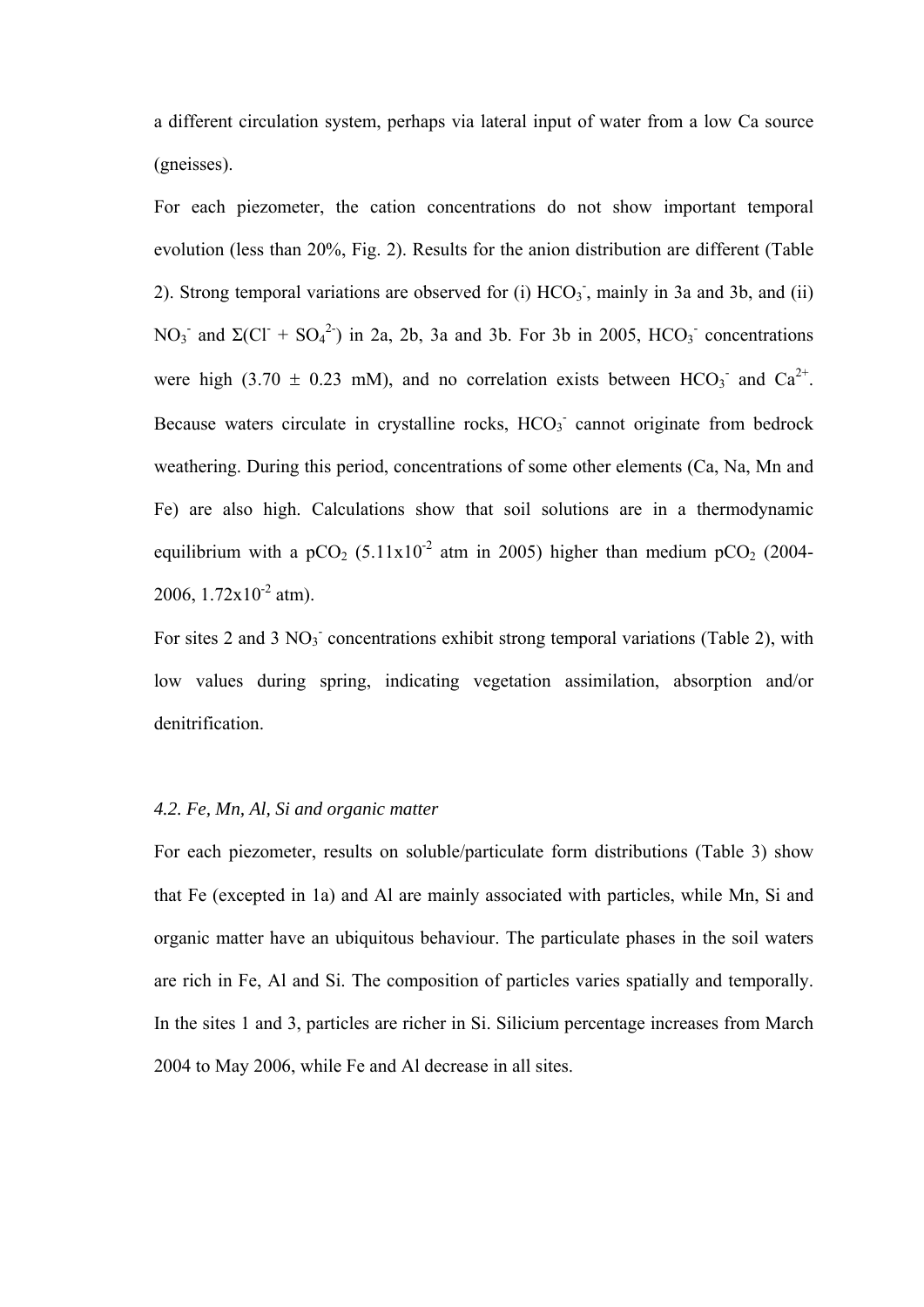In the dissolved and particulate fraction, Al is not linked to Si (no correlation between these elements is recorded), indicating that the source of Al may not be aluminosilicate minerals but rather Al oxyhydroxides.

Correlations between Al, Fe, Mg and POC are observed in the particulate fraction. These relationships will be discussed site by site.

In January 2005, soil waters at site 3b exhibited more reducing characteristics with a maximum recorded concentration of dissolved Fe  $(4.31 \times 10^{-5} \text{ mol/L})$  and dissolved Mn  $(3.82 \times 10^{-5} \text{ mol/L})$  (Table 2).

#### *4.3. Trace elements*

Concentrations of trace elements are presented in Table 4.

#### 4.3.1. Site 1

In the particulate fraction, three groups of trace elements can be distinguished. In 1a, Cr is linked to Al ( $R^2$  = 0.986); Co, Pb and Zn are strongly linked to Fe ( $R^2$  = 0.999; 0.992 and 0.992 respectively). In 1b, Co, Cr, Cu, Ni, Pb, U and Zn are linked to Mg, Fe and Al (Table 5). No relationship between trace metals and organic matter is recorded.

In the dissolved fraction, it was observed that (1) in 1a and 1b, some elements are linked to HCO<sub>3</sub>; the relationships are particularly significant for Ca ( $R^2 = 0.726$  in 1a and 0.813 in 1b), Mg ( $R^2 = 0.831$  in 1a and 0.902 in 1b), Sr ( $R^2 = 0.868$  in 1a and 0.907 in 1b) and Ba ( $R^2 = 0.874$  in 1a and 0.813 in 1b); (2) in 1a and 1b, Cr is linked to Al ( $R^2 =$ 0.986 and 0.906, respectively).

The correlations between  $HCO<sub>3</sub>$  and some elements (Ca, Mg, Sr and Ba) could indicate that these elements are linked to carbonate dissolution.

Chromium is linked to Al both in the dissolved and particulate fraction (1b).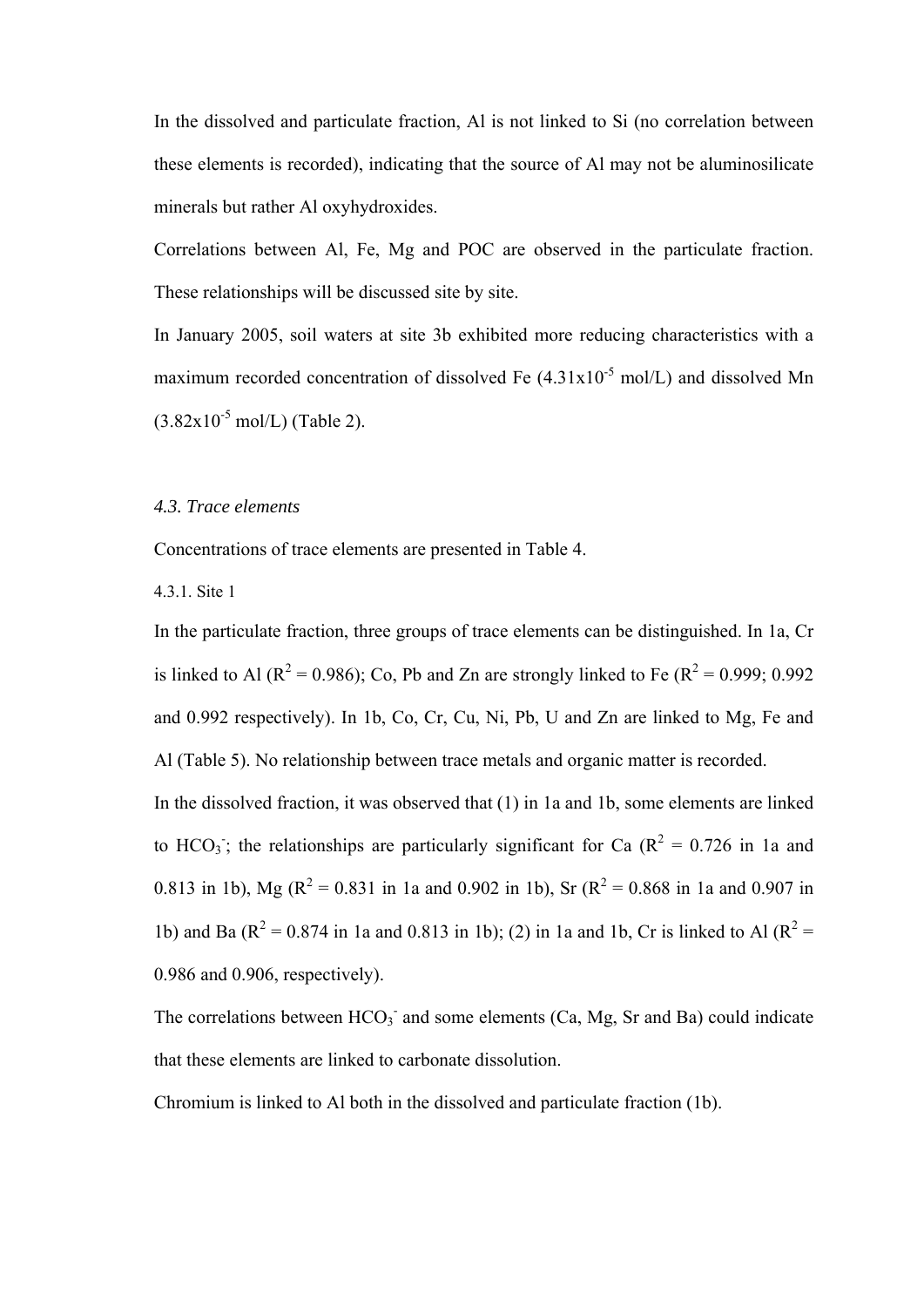In 1b, the similar behaviour of Al, Fe and Mg suggests that these elements are controlled by the same mechanism. If Al is present as Al oxyhydroxide, Fe as Fe oxyhydroxide, Mg as clay, which are particles exhibiting different properties, this result could also suggest the presence of mixed particles, which is corroborated by a link between Al and Mg ( $R^2 = 0.978$ ).

The absence of correlation between organic matter content and trace metals could be attributed to the fact that the reactive fraction of the organic matter could not be assessed in the relationship (Harter, 1983; McBride et al., 1997).

4.3.2. Site 2

In the particulate fraction, six groups of trace elements can be distinguished. In 2a, Cr, Ni and U are linked to Al ( $R^2 = 0.929$ ; 0.903; 0.934 respectively); Cd is linked to POC  $(R<sup>2</sup> = 0.719)$ . In 2b, Co, Cu, Pb, U, Zn are linked to Mg (Table 6); Al, Cr, Cu, Ni, Pb, U are strongly correlated with Fe (Fig. 3); Co, Cr, Cu, Ni, Pb, U, Zn are linked to Al and POC (Table 7).

No relationship is observed in the dissolved fraction.

In 2b, relationships between some trace elements and Mg and/or Al and Fe and/or POC suggest mixed particles made of a combination of clay  $+$  Al-Fe oxyhydroxide  $+$  POC are involved in the mobilization of these elements. Observed relationships between POC and Fe ( $R^2 = 0.865$ ), Mg and Fe ( $R^2 = 0.948$ ), Al and Mg ( $R^2 = 0.978$ ) and POC and Al ( $R^2$  = 0.952) corroborate this hypothesis.

No evidence of mixed particles is recorded in 2a.

4.3.3. Site 3

In the particulate fraction, the correlation diagrams delineate several groups of elements. In 3a, Pb and U are correlated with Si  $(R^2 = 0.850$  and 0.888 respectively); Al, Co and Cr are correlated with Mg ( $R^2 = 0.943$ ; 0.900 and 0.919 respectively); Co, Cr, Pb and Zn are strongly correlated with Al (Table 8). In 3b, no correlation exists between Si, Mg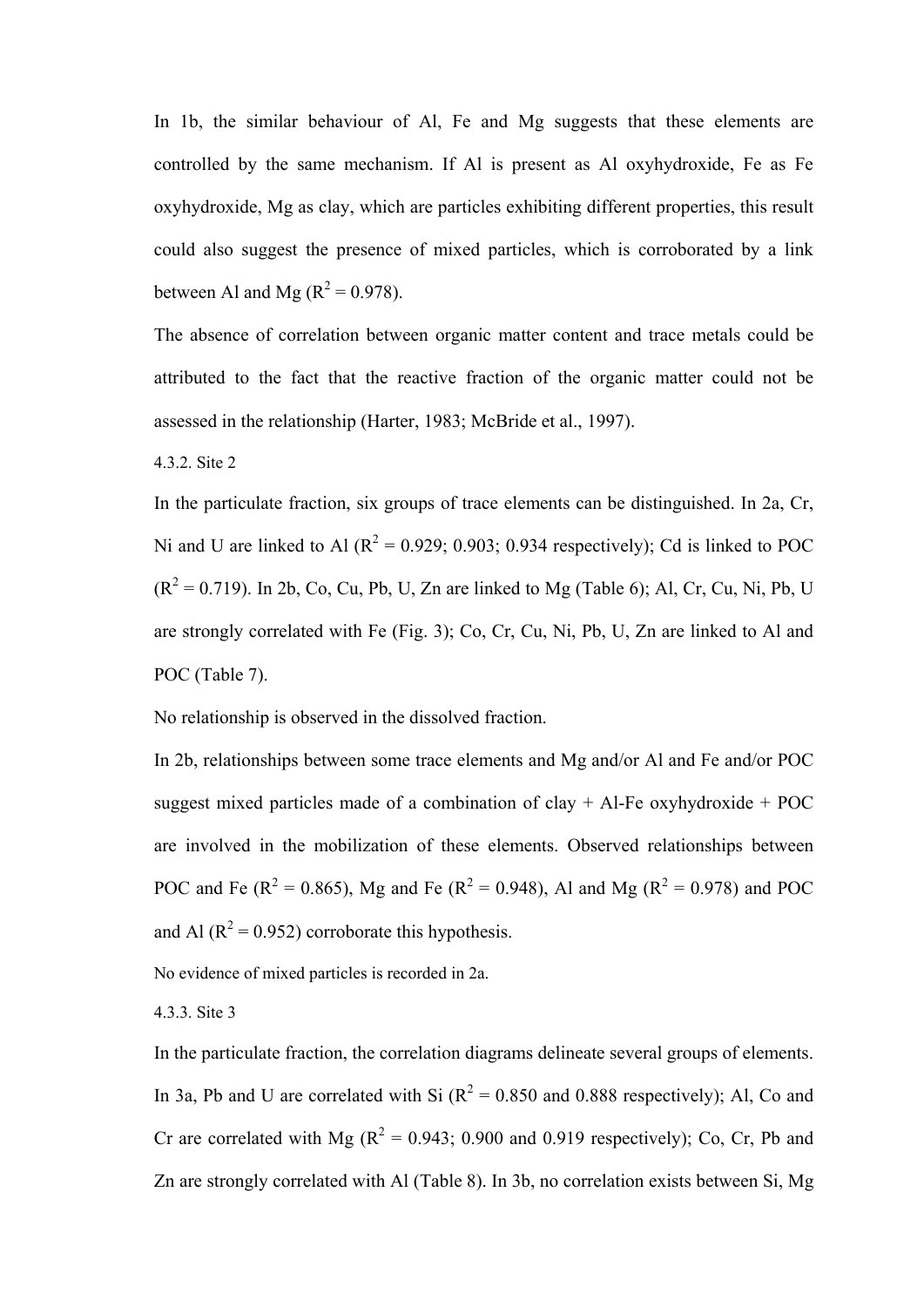and metals; Co, Cr, Cu, Ni, U and Zn are correlated with Fe (Fig. 4) and Al (except Ni) (Table 8); Cr and Cu are correlated with POC ( $R^2 = 0.980$  and 0.987, respectively).

In the dissolved fraction, in 3a, Co and Mn are correlated with Fe  $(R^2 = 0.947$  and 0.964, respectively), and in 3b, Cu, Mn, Sr and U are correlated with  $HCO<sub>3</sub>$  and Ca (Table 9).

In 3a, some trace metals exhibit interaction with clay and Al oxyhydroxide where a relationship between Al and Mg ( $R^2 = 0.943$ ) is recorded in particles. In 3b, observed relationships between POC and Fe ( $R^2 = 0.985$ ), Al and Mg ( $R^2 = 0.971$ ), and Al and Fe  $(R<sup>2</sup> = 0.940)$  suggest mixed particles made of a combination of clay + Al-Fe oxyhydroxides + POC. But here trace metals exhibit interaction mainly with Al and Fe oxyhydroxides. Also, in site 3, mixed particles can also assumed but with different composition and/or reactivity (interaction with carbonate in solution for 3b) according to horizon.

#### **5. Discussion**

#### *5.1. Chemical characteristics of soil solution and water circulation*

Waters circulating in sites 2 and 3 are more mineralized than that in the site 1. The soil solution composition seems to depend on the water residence time. The Ca-rich content in the site 1 may evidence that water circulating in the sites 2 and 3 does not mainly come from vertical infiltration but rather from lateral flow.

Between March 2004 to May 2006, for sites 2 and 3, some constituents (NO<sub>3</sub><sup>-</sup>, Cl<sup>-</sup>, SO<sub>4</sub><sup>2</sup><sup>-</sup> ,  $HCO_3$ ,  $Ca^{2+}$ , Fe, Mn) exhibit interesting temporal patterns.

Chloride and  $SO_4^2$  variation could be linked to the hydrodynamic of the soil solution, which is controlled both by the effective rainfall variations and vegetation uptake. During high rainfall, transfer and dilution processes can occur. Autumn rainfall flushes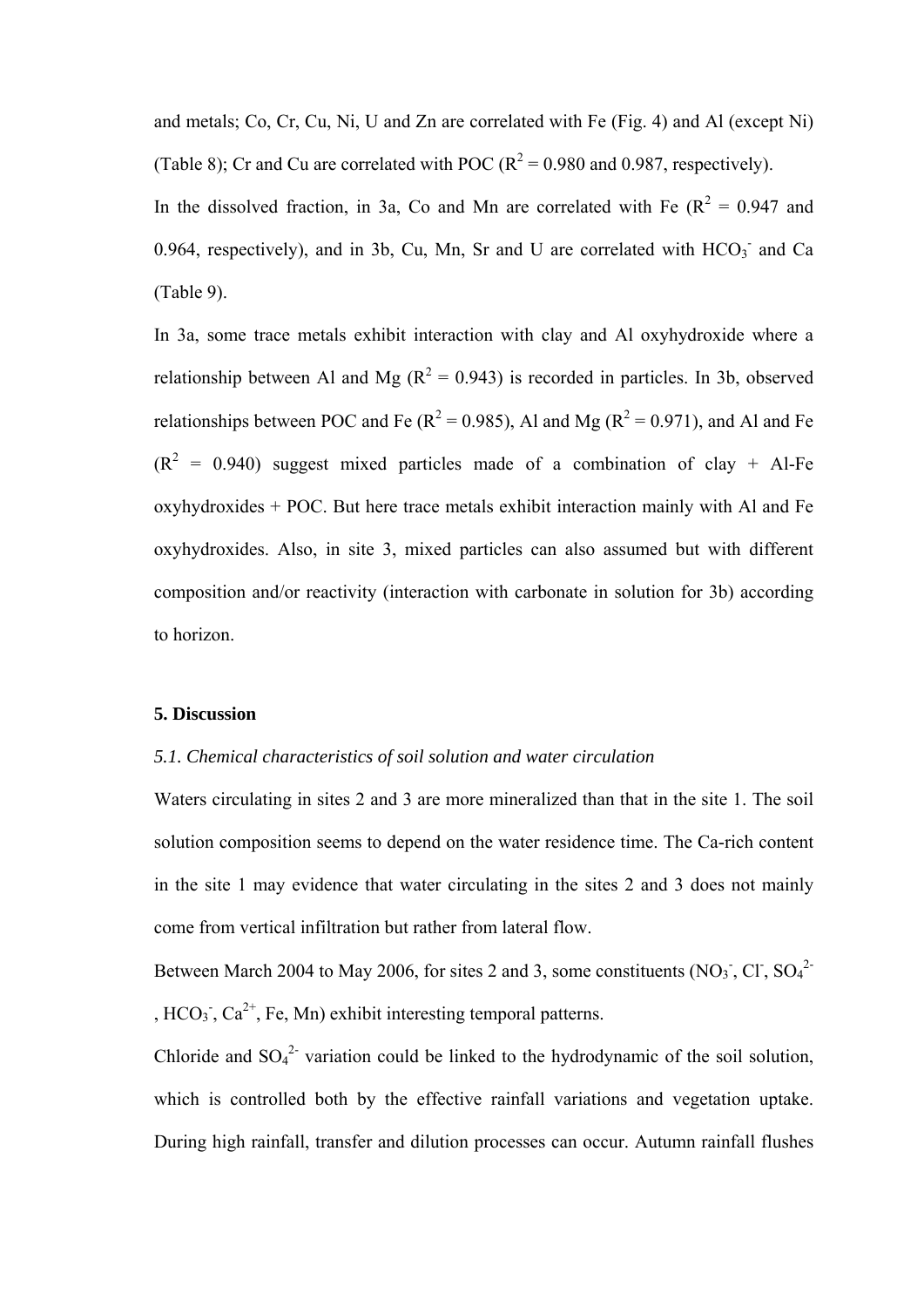evaporated and thus concentrated superficial waters, whereas winter rainfall causes dilution.

From November 2004 to May 2005, the high  $pCO<sub>2</sub>$  recorded in site 3 may indicate that confined waters circulated in the studied horizon. This could be explained by a shoaling of the water table. This explanation has also been proposed by Alberic et al. (Unpublished study), based on redox data.

The reduction in  $NO<sub>3</sub>$  content recorded at sites 2 and 3 in spring 2005 and 2006 may be linked to denitrification, because the concentration of dissolved Fe and mainly dissolved Mn increase at this same time.

The subsurface water circulation pattern is not in agreement with topography. Site 2 seems to receive mainly lateral waters. Site 3 water may originate from site 2, from the side, or from a confined aquifer. Also, the evolution of trace element behaviour upstream/downstream cannot be discounted.

#### *5.2. Range of the redox state of soil solutions*

Redox reactions play an important role in the chemistry of natural water systems and influence the mobility and availability of many elements. In this work, the range of pe values in soil solutions was calculated in order to determine the degree of oxidation of trace metals and to study the links between metals and Fe/Mn/Al oxyhydroxides. Temporary waterlogging of soils may cause the redox potential to decrease.

In the soil solutions, Fe and Mn are redox sensitive elements and can be used to evaluate the pe values, which were calculated using a pe-pH diagram, considering different redox couples and solids. Here pe-pH diagrams were constructed considering the following species:  $Fe^{2+}$ ,  $Fe^{3+}$ ,  $FeOH^{2+}$ ,  $Fe(OH)_2$ ,  $FeOOH$  and  $Mn^{2+}$ ,  $MnO_2$ . For the Fe pe-pH diagram, it was considered that soluble Fe was at equilibrium with FeOOH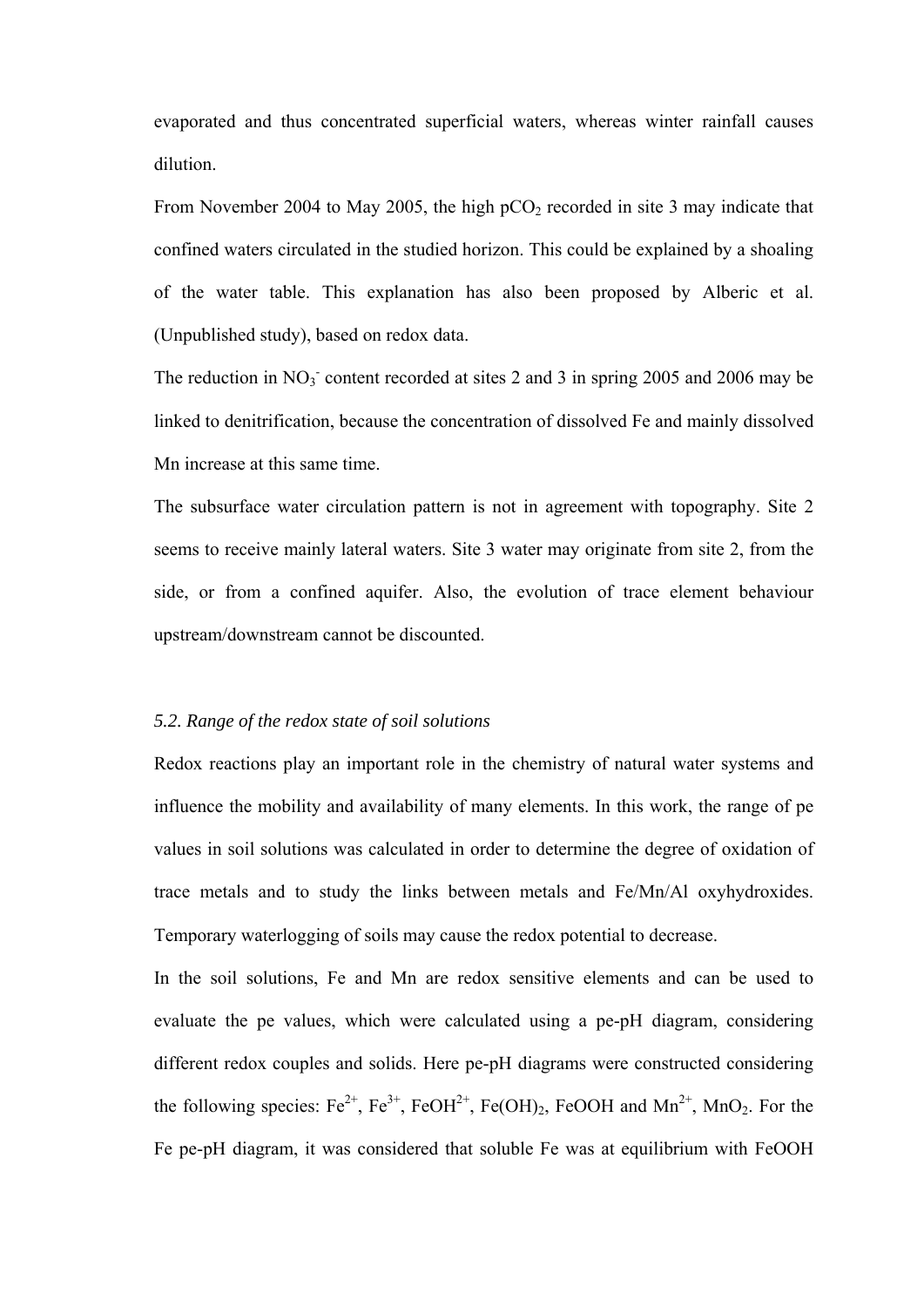( $pKs = -1$ , Michard, 1989) and not with Fe(OH)<sub>3</sub> because of Fe-minerals (mainly goethite) present in the studied soil (Cornu *et al.*, 2005) (for Fe(III) solid). The highest calculated pe values for Fe and Mn are  $+1.3$  and  $+2.2$ , respectively, and the lowest are -6.0 and -2.5, respectively. For all piezometers, Mn pe calculated values are higher than Fe pe. Differences of up to 1.2-2.5 (pe) are observed between Fe and Mn redox couples, indicating a disequilibrium in the soil solutions. The redox reaction rates are typically slow. In this dynamic system where several redox reactions can occur simultaneously, redox species can hardly reach an equilibrium. Nevertheless, these calculations provide a range of the redox states of soil solutions.

The pe ranges are different for each piezometer (Fig. 5), but correspond to anoxic conditions (pe values  $\lt +2.5$ ) from November to May (for each year). When  $pe \lt 0$ , electrons are available for  $SO_4^2$  reduction. In this case, typical products in soil solution are H<sub>2</sub>S, bisulphide (HS) or thiosulphates  $(S_2O_3)$  ions. However, in the field, the typical smell of these products was only present for site 3. The pe values for site 3 are lower than for site 2 and site 1. Upstream (site 1), waters are recently infiltrated and contain little  $O_2$ . Then, during water circulation in the soil (site 2 and then site 3), mineral reactions result in a decrease in  $O_2$  content and pe values.

#### *5.3. Behaviour of trace elements*

Binary correlations provide evidence when one mechanism prevails in the regulation of an element's behaviour. If several mechanisms with the same impact are involved, they cannot be identified.

At the scale of the 3 sites, various behaviours are highlighted, notably: (i) good correlations between Co and Mn in the soluble phase ( $R^2 = 0.908$ ; Fig. 6a), (ii) strong correlations between U and Fe in the particulate phase ( $R^2 = 0.958$ ; Fig. 6b), (iii) some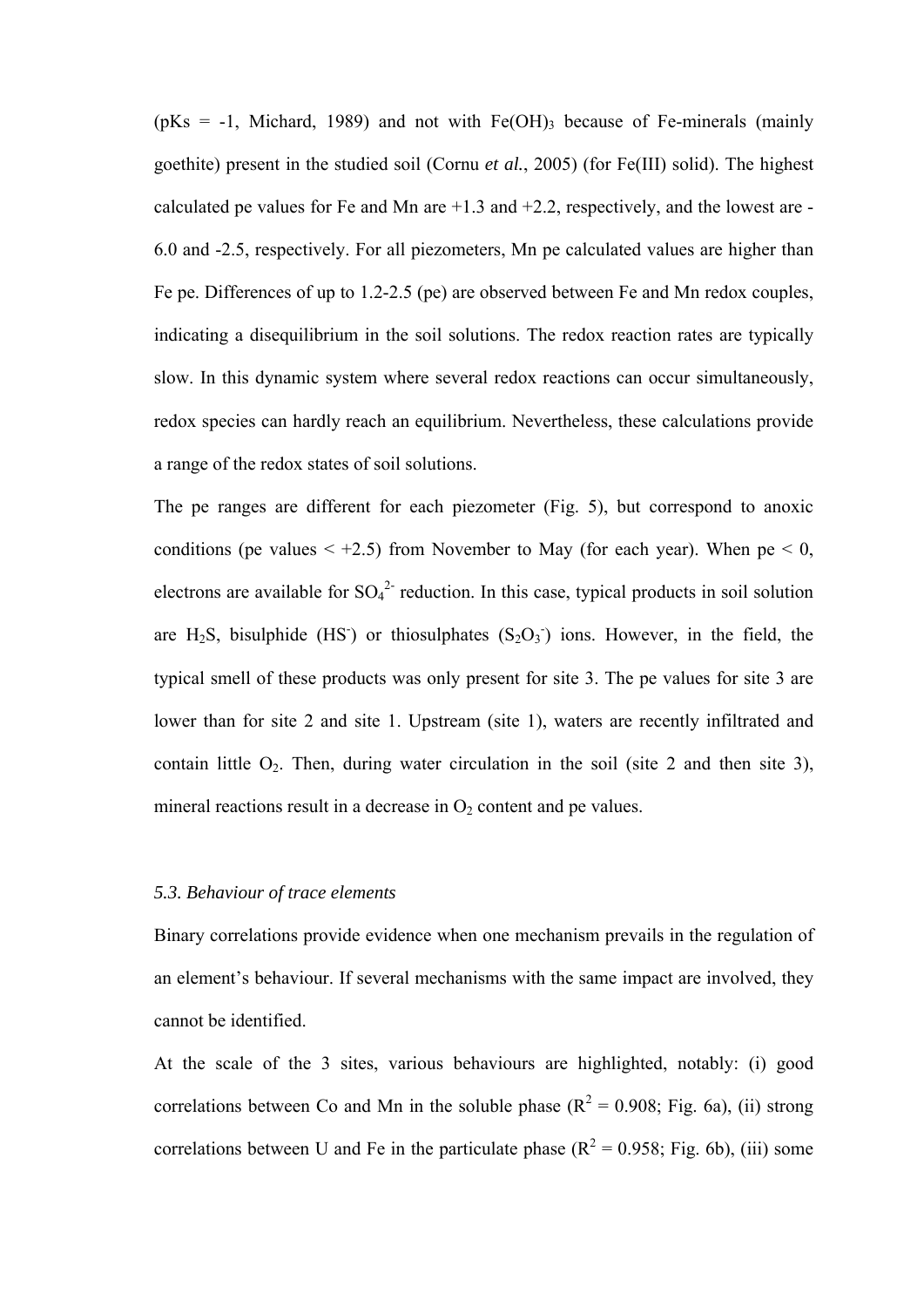trace metals are mainly associated with particles (Table 4) and (iv) very few elements are correlated in the dissolved fraction. In the narrow range of calculated redox states, no difference is really noticed from site 1 to site 3, perhaps excepted for Cr and U in the particulate fraction.

The relationship between Co and Mn reflects the well-known affinity and adsorption (or co-precipitation)/desorption of Co onto amorphous  $MnO<sub>2</sub>$ . Cobalt associated with Mnoxide phases is probably released (or maybe reduced) when the oxides are reduced (Spencer *et al.*, 1972; Murray, 1975). Significant correlations were also found between dissolved Co and dissolved Mn in aquatic systems by Lienemann *et al.* (1997). Most of the Co in the soils is contained in or associated with Mn in mineral form. Indeed, there is a large literature on the adsorption of cobalt by  $MnO<sub>2</sub>$ : in soils and sediments (Means *et al.*, 1978b; Alloway, 1990), in fresh waters (Hem *et al.*, 1985), in lakes (Balistrieri *et al.*, 1992) and in sea water (Knauer *et al.*, 1982; Hem *et al.*, 1985; Santschi, 1988; Shaw *et al.*, 1990). Studies of adsorption of Co(II) on synthetic birnessite have been carried out too by Crowther *et al.* (1983). They proposed several mechanisms of Co incorporation into Mn-rich phases of minerals. In the soil solutions, co-precipitation and adsorption seem to be the mechanisms which explain the link between Co and Mn.

Some studies have shown a high sorptive capacity of Mn oxyhydroxides and  $MnO<sub>2</sub>$ towards some trace metals. In various natural settings (Jenne, 1968; Carpenter *et al.*, 1975; Robinson, 1981; Dillard *et al.*, 1982; Lind and Hem, 1993) and in a series of laboratory experiments, many metals are closely associated with Mn oxyhydroxides, including: Zn (Balistrieri and Murray, 1986; Catts *et al.*, 1986; Hem *et al.*, 1987), Cu and Ni (Balistrieri *et al.*, 1986; Hem *et al.*, 1989), Cd (Hem *et al.*, 1991), Pb (Catts *et al.*, 1986); but also in deep-sea sediments (Cu, Ni, Pb and Zn) (Thomson *et al.*, 1993), in sea water (Ni, Cu and V) (Shaw *et al.*, 1990) and as coating on quartz (Manceau *et al.*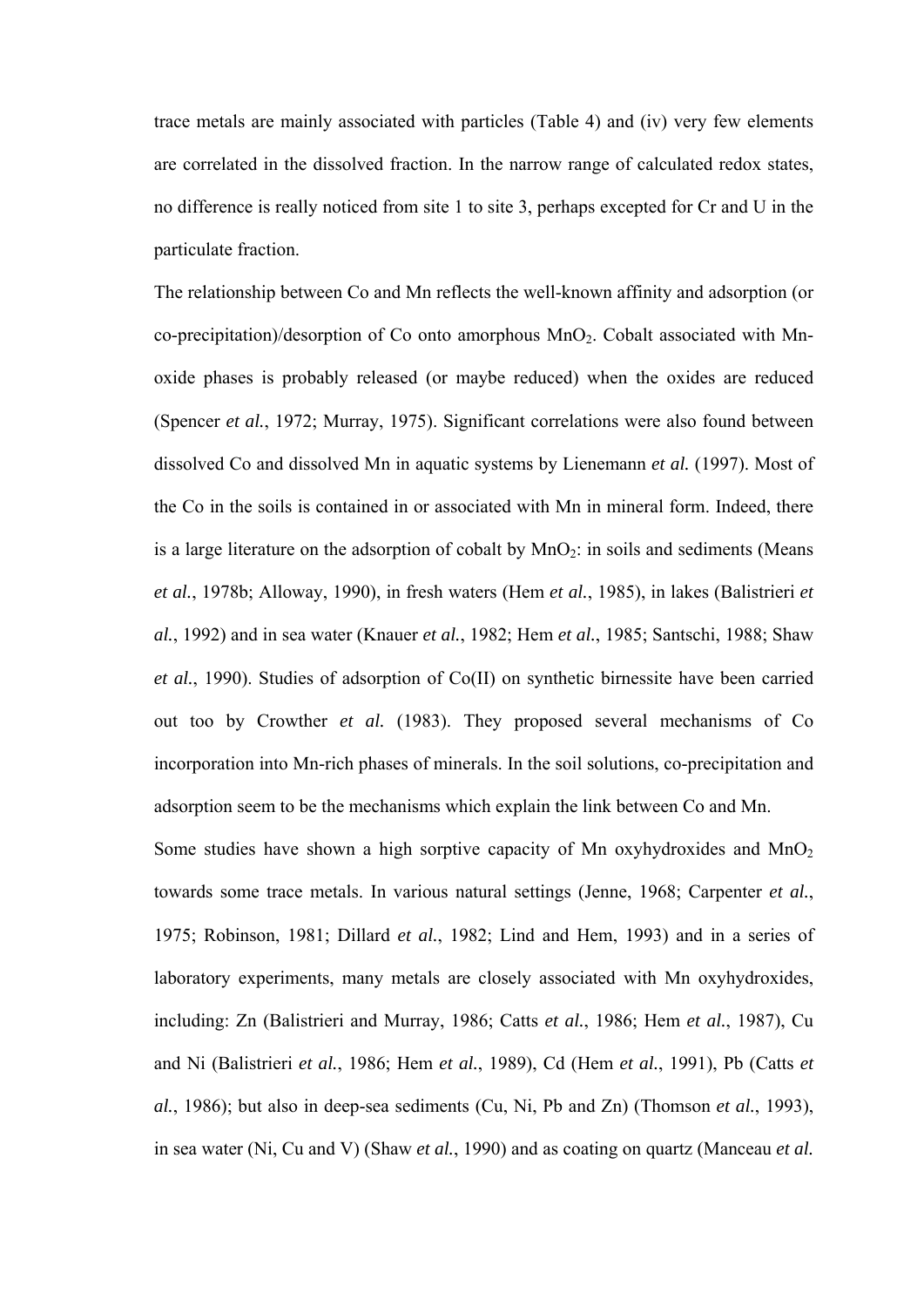2007). The importance of processes occurring at reaction sites on solid-phase surface in contact with Mn-bearing solutions has long been recognized, but these results are not observed here. In this work, redox equilibrium and oxidation kinetics of Mn are important factors in the speciation of trace metals.

Significant correlations exist between U and Fe in the particulate fraction. Uranium transport is dominated by U sorbed to Fe oxyhydroxides which are >0.45 µm in size. In spite of the dynamic redox environment expected in soil solutions, this result shows that U comprised of both U(IV) and U(VI) species. Some authors (Ragnarsdottir and Charlet, 2000) have shown that the most important species for near neutral waters are the uncharged  $UO_2(OH)_2^0$  and  $U(OH)_4^0$  species.

The trace metal concentration is governed by a number of interrelated processes, including inorganic and organic complexation, precipitation/dissolution reactions, adsorption/desorption reactions and redox reactions (Evans, 1989; Singh and Steinnes, 1994). These observed results indicate the high impact of particles on the regulation of trace mobility (Table 10). In addition, they intend to assess the mixed nature of particles. If Al is mainly present as oxyhydroxides (no correlation with Si) its links with Mg suggest an association with clay mineral. This result is also observed for Fe. An adsorption of Fe and Al oxyhydroxides can occur on clay minerals and involves various types of binding between metals  $(M^{n+})$  and oxyhydroxides and/or clay minerals: (i)  $M^{n+}$ – Al/Fe oxyhydroxides, (ii)  $M^{n+}$  – clay minerals, and/or (iii)  $M^{n+}$  – Al/Fe oxyhydroxides – clay minerals. Some authors have provided evidence for similar mechanisms. Robinson (1981) showed that the chemical properties of the Mn oxides are associated with the clay minerals. Jenne (1968) noted the probable occurrence of Fe and Mn oxides as partial coatings on other minerals (and notably clay minerals). Clay minerals and oxyhydroxide minerals have long been recognized as the main metal sorbents in soils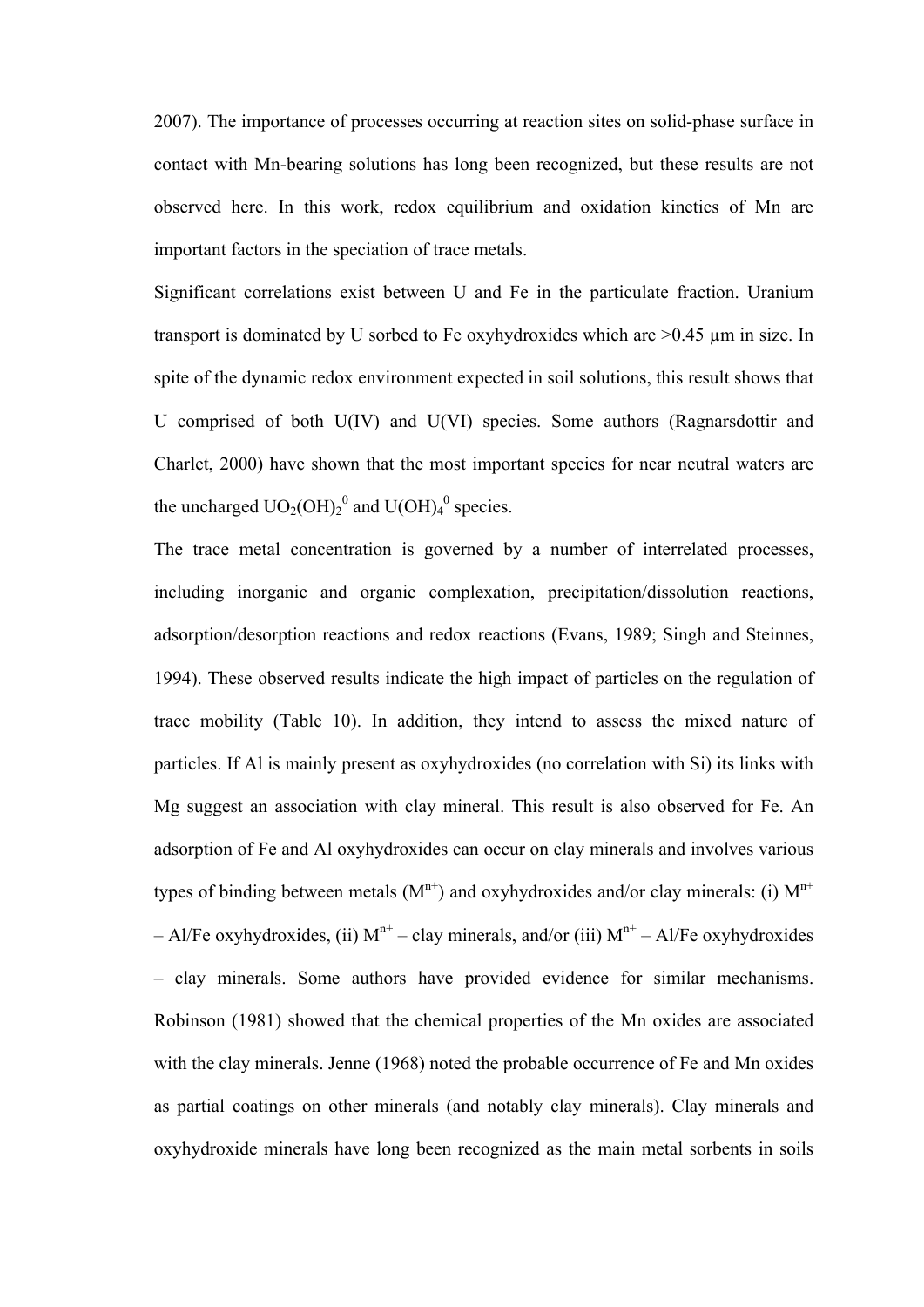(Jenne, 1968; Evans, 1989) and in aquatic systems (Förstner and Wittmann, 1979; Benjamin and Leckie, 1981; Bilinski *et al.*, 1991).

Soil solutions were collected above and in the gravely and concretion-rich horizon, in order to assess the impact of the concretion-rich horizon on the distribution of trace metals in the soil waters. In this horizon, concretions are Fe- and Mn-rich coatings and can stabilize trace metals by adsorption or co-precipitation processes with Fe-Mn oxyhydroxides under oxidizing conditions (Jenne, 1968; Stumm and Morgan, 1996). When soils become reduced, trace metals (in soluble or particulate form) can be released into the soil solution by reductive dissolution of Fe-Mn oxyhydroxides. Much higher correlations were found between Fe/Al/Mg and/or POC and trace metals in the concretion-rich horizon. This can be linked to (i) concretion composition or (ii) hydrodynamic (reaction time between water and soil due to porosity) and chemical reactivity of the solution circulating.

#### **7. Conclusions**

This study highlights the distribution, behaviour and controlling factors of some trace metals in unpolluted soil solutions of a planosolic horizon and enhanced knowledge of these kinds of solution. The relationships between the different parameters and trace metals are complex and can not be related to only one parameter. However, results show Fe and Al oxyhydroxides, clay minerals and organic matter play an important role in trace metal distribution and mobility. In these weakly reductive waters, trace metals are mainly linked to particles. In addition, the concretion-rich horizon has an impact both on the trace element composition and on the particle composition, although this impact cannot be linked to the chemical distribution of the horizon.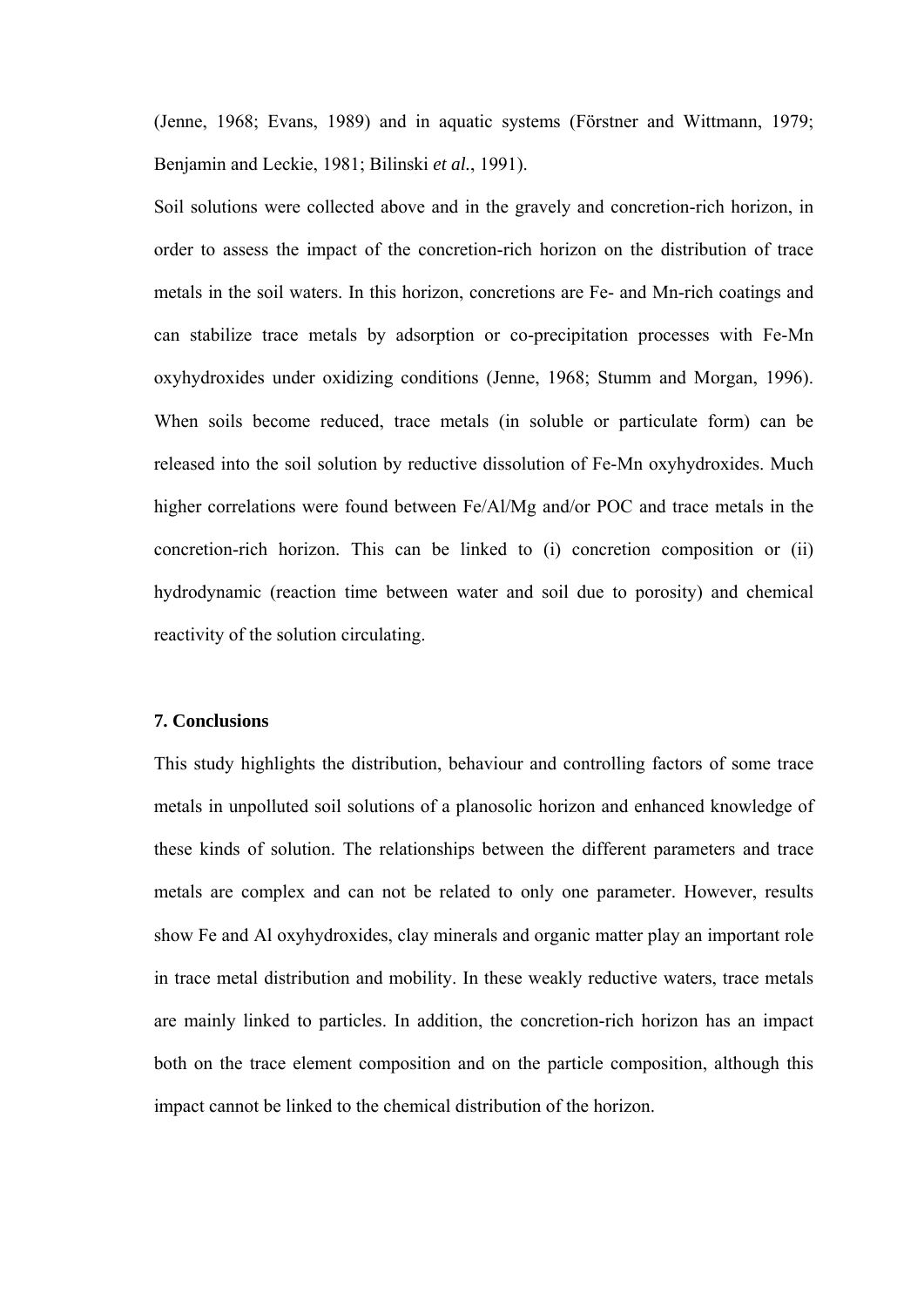#### **Acknowledgments**

This work was supported by Le Conseil Régional du Centre as part of the METALOE program. We gratefully acknowledge Martine Bouhnik-Le-Coz (CAREN Géosciences Rennes) for ICP-MS analysis and Mrs Narbone (IUT Tours) for a part of AAS and AES analysis. Two anonymous reviewers supplied very useful comments. Pr. Gabriel Filippelli, Associate Editor, proposed important comments which improved the present manuscript.

#### **References**

Alloway, B.J., 1990. Soil processes and the behaviour of metals. In: Alloway, B.J. (Ed.), Heavy metals in soils, Blackie, Glasgow and London, UK, pp. 7-28.

Baize, D., 1989. Planosols in the "Champagne Humide" region, France. A multiapproach study. Pédologie, XXXIX-2, Ghent, pp. 119-151.

Balistrieri, L.S., Murray, J.W., 1986. The surface chemistry of sediments from the Panama Basin: the influence of Mn oxides on metal adsorption. Geochim. Cosmochim. Acta 50, 2235-2243.

Balistrieri, L.S., Murray, J.W., Paul, B., 1992. The biogeochemical cycling of trace metals in the water column of lake Sammamish, Washington: response to seasonally anoxic conditions. Limnol. Oceanogr. 37, 529-548.

Benjamin, M.M., Leckie, J.O., 1981. Multiple-site adsorption of Cd, Cu, Zn and Pb on amorphous iron oxyhydroxide. J. Colloid Interface Sci. 78, 209-221.

Bilinski, H., Kozar, S., Plavsic, M., Kwokal, Z., Branica, M., 1991. Trace metal adsorption on inorganic solid phases under estuarine conditions. Mar. Chem. 32, 225- 233.

Bourrié, G., Maître, V., Curmi, P., 1994. Mise en évidence de deux dynamiques saisonnières du fer dans les sols hydromorphes en climat tempéré. C. R. Acad. Sci. Série II 318, 87-92.

Carpenter, R.H., Pope, T.A., Smith, R.L., 1975. Fe-Mn oxide coatings in stream sediment geochemical surveys. J. Geochem. Explor. 4, 349-363.

Catts, J.G., Langmuir, D., 1986. Adsorption of Cu, Pb and Zn by (delta) $MnO<sub>2</sub>$ : applicability of the site binding-surface complexation model. Appl. Geochem. 1, 255- 264.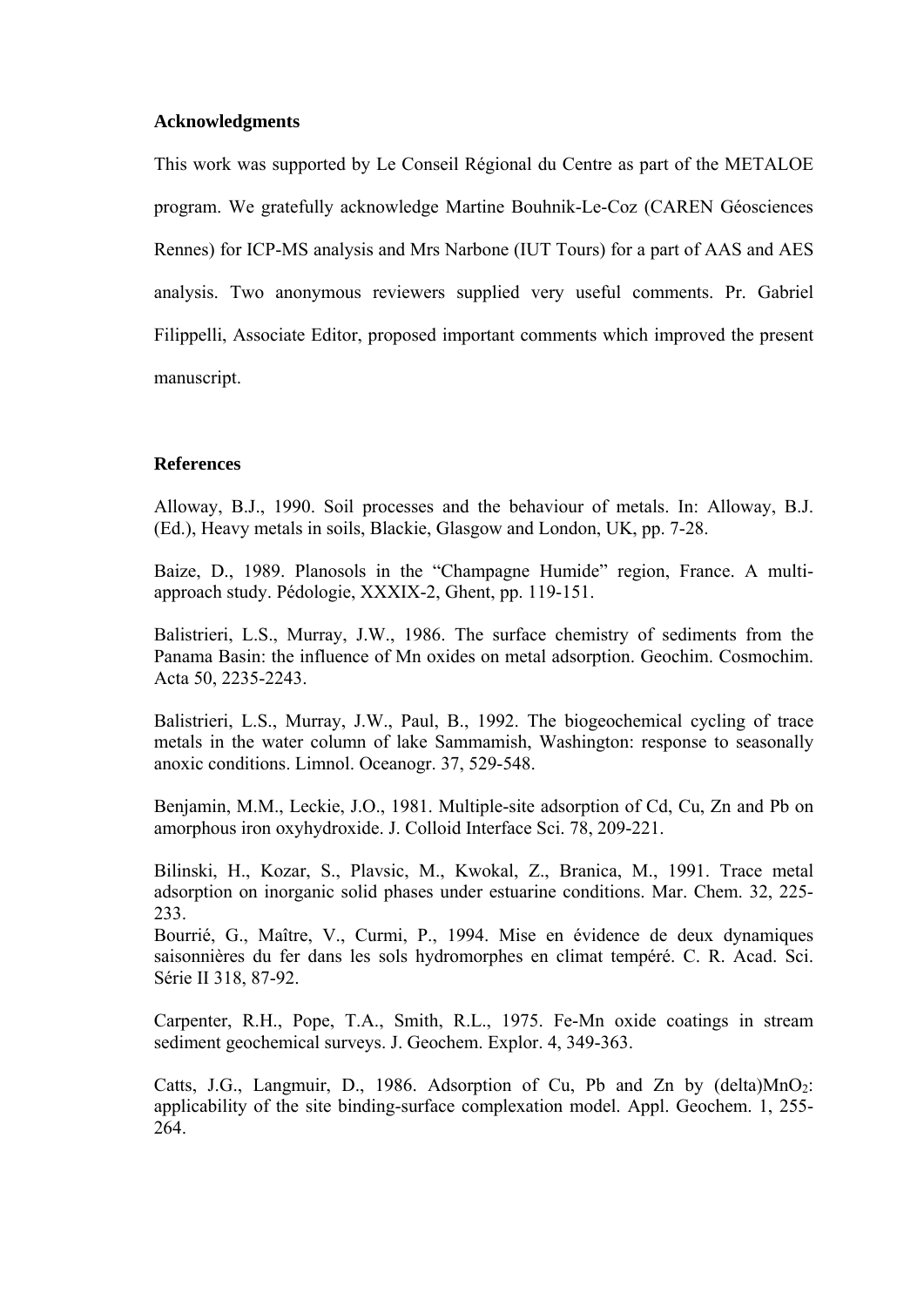Cornu, S., Deschatrettes, V., Salvador-Blanes, S., Clozel, B., Hardy, M., Branchut, S., Le Forestier, L., 2005. Trace element accumulation in Mn-Fe-oxide nodules of a planosolic horizon. Geoderma 125, 11-24.

Crowter, D.L., Dillard, J.G., Murray, J.W., 1983. The mechanism of Co(II) oxidation on synthetic birnessite. Geochim. Cosmochim. Acta 47, 1399-1403.

Dillard, J.G., Crowther, D.L., Murray, J.W., 1982. The oxidation states of cobalt and selected metals in Pacific ferromanganese nodules. Geochim. Cosmochim. Acta 46, 755-759.

Evans, L.J., 1989. Chemistry of metal retention by soils. Environ. Sci. Technol. 23, 1046-1056.

Förstner, U. Wittmann, G.T.W., 1979. Metal pollution in the aquatic environment. Springer-Verlag, Berlin.

Gran, G., 1950. Determination of the equivalent point in potentiometric titrations. Acta Chem. Scand. 4, 559-577.

Harter, R.D., 1983. Effect of soil pH on adsorption of lead, copper, zinc, and nickel. Soil Sci. Soc. Am. J. 47, 47-51.

Hem, J.D., Roberson, C.E., Lind, C.J., 1985. Thermodynamic stability of CoOOH and its coprecipitation with manganese. Geochim. Cosmochim. Acta 49, 801-810.

Hem, J.D., Roberson, C.E., Lind, C.J., 1987. Synthesis and stability of hetaerolite, ZnMn2O4, at 25°C. Geochim. Cosmochim. Acta 51, 1539-1547.

Hem, J.D., Lind, C.J., Roberson, C.E., 1989. Coprecipitation and redox reactions of manganese oxides with copper and nickel. Geochim. Cosmochim. Acta 53, 2811-2822.

Hem, J.D., Lind, C.J., 1991. Coprecipitation mechanisms and products in manganese oxidation in the presence of cadmium. Geochim. Cosmochim. Acta 55, 2435-2451.

Jenne, E.A., 1968. Controls on Mn, Fe, Co, Ni, Cu and Zn concentration in soils and water: the significant role of hydrous Mn and Fe oxides. In: Gould, R.F. (Ed.) Trace inorganics in water. Advances in Chemistry of Washington Series 73, 337-387. Knauer, G.A., Martin, J.H., Gordon, R.M., 1982. Cobalt in north-east Pacific waters. Nature 297, 49-51.

Lienemann, C.-P., Taillefert, M., Perret, D., Gaillard, J.-F., 1997. Association of cobalt and manganese in aquatic systems: chemical and microscopic evidence. Geochim. Cosmochim. Acta 61, 1437-1446.

Lind, C.J., Hem, J.D., 1993. Manganese minerals and associated fine particulates in the streambed of Pinal Creek, Arizona, U.S.A.: a mining-related acid drainage problem. Appl. Geochem. 8, 67-80.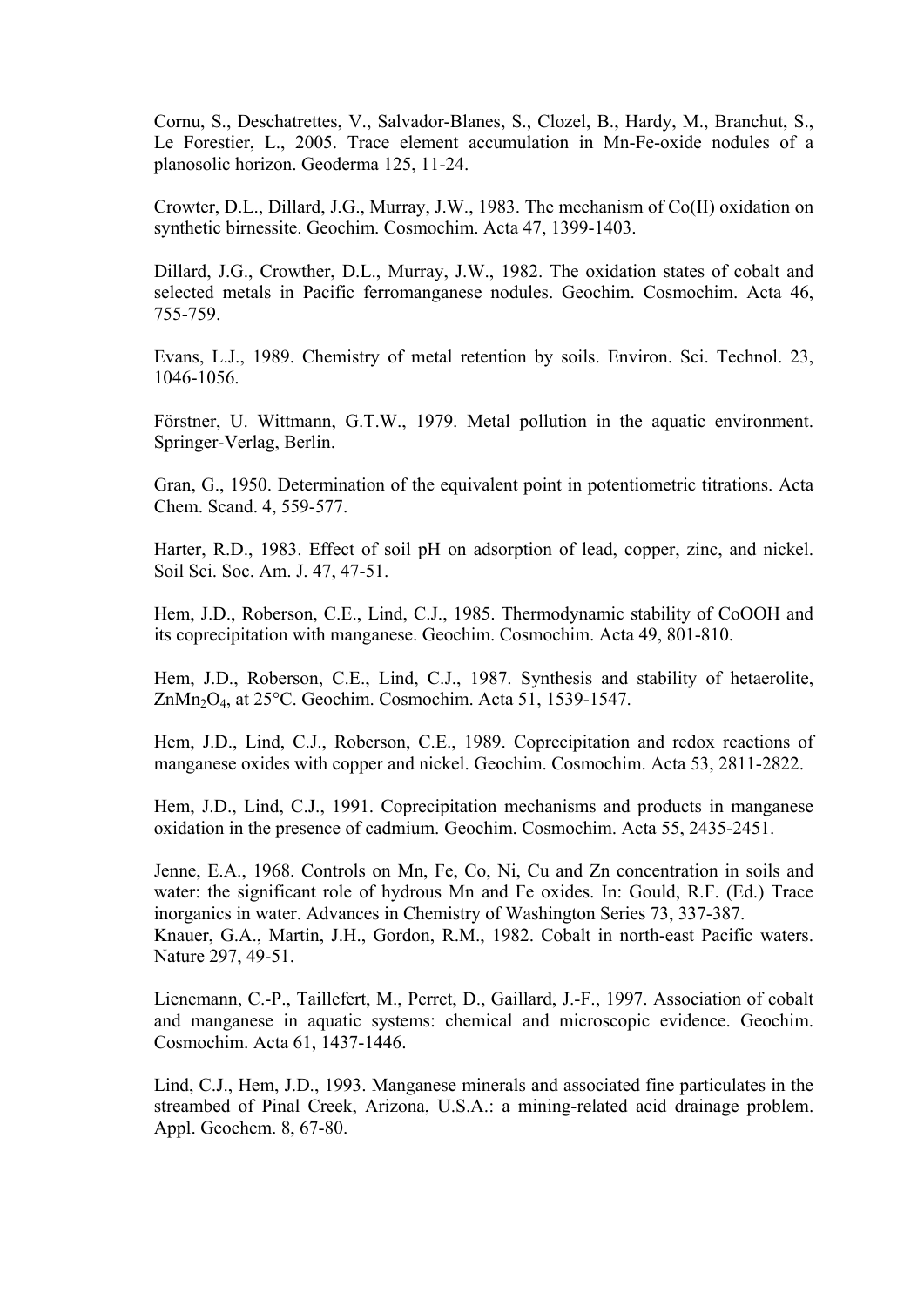Manceau, A., Lanson, M., Geoffroy, N., 2007. Natural speciation of Ni, Zn, Ba and As in ferromanganese coatings on quartz using X-ray fluorescence, absorption, and diffraction. Geochim. Cosmochim. Acta 71, 95-128.

McBride, M., Sauvé, S., Hendershot, W., 1997. Solubility control of Cu, Zn, Cd and Pb in contaminated soils. Eur. J. Soil Sci. 48, 337-346.

Means, J.L., Crerar, D.A., Borcsik, M.P., Duguid, J.O., 1978b. Absorption of Co and selected actinides by Mn and Fe oxides in soils and sediments. Geochim. Cosmochim. Acta 42, 1763-1773.

Michard, G., 1989. Equilibres chimiques dans les eaux naturelles. Publisud, Paris. Murray, J.W., 1975. The interaction of cobalt with hydrous manganese dioxide. Geochim. Cosmochim. Acta 39, 635-647.

Pelfrêne, A., 2008. Spéciation des métaux traces (Cd, Cu, Pb, Zn) dans les eaux d'un Planosol non pollué (Massif central, France). Thesis Univ. Tours.

Pelfrêne, A., Gassama, N., Grimaud, D., 2008. Dissolved Cu(II) speciation in unpolluted soil solutions of a planosolic horizon. Electroanalysis 20, 841-850.

Quenardel, J.-M., Rolin, P., 1984. Paleozoic evolution of the Plateau d'Aigurande (NW Massif Central, France). In: Hutton, D.H.W., Sanderson, D.J. (Eds.), Variscan tectonics in the North Atlantic region. Geological Society of London, Spec. Pub., n°14, pp. 6-70.

Ragnarsdottir, K.V., Charlet, L., 2000. Uranium behaviour in natural environments. In: Cotter-Howells, J.D., Campbell, L.S., Valsami-Jones, E., Batchelder, M. (Eds.), Environmental mineralogy: microbial interactions, anthropogenic influences, contaminated land and waste management. The Mineralogy Society Series, 9, Great Britain and Ireland, pp. 245-289.

Robinson, G.D., 1981. Adsorption of Cu, Zn and Pb near sulfide deposits by hydrous manganese-iron oxide coatings on stream alluvium. Chem. Geol. 33, 65-79.

Salvador-Blanes, S., Cornu, S., Hardy, M., Gay-Ovejero, I., Deschatrettes, V., Baize, D., King, D., 2001. Influence des substrats et des formations de versant sur la variabilité spatiale des teneurs naturelles en chrome de sols issus de roches métamorphiques. C. R. Acad. Sci. Paris 332, 681-687.

Salvador-Blanes, S., 2002. Déterminisme de la distribution spatiale des éléments majeurs et traces dans les sols en contexte métamorphique (Plateau d'Aigurande, nord du Massif Central, France). Thesis of University of Tours. 274 p.

Santschi, P.H., 1988. Factors controlling the biogeochemical cycles of trace elements in fresh and coastal marine waters as revealed by artificial radioisotopes. Limnol. Oceanogr. 33, 848-866.

Shaw, T.J., Gieskes, J.M., Jahnke, R.A., 1990. Early diagenesis in differing depositional environments: the response of transition metals in pore water. Geochim. Cosmochim. Acta 54, 1233-1246.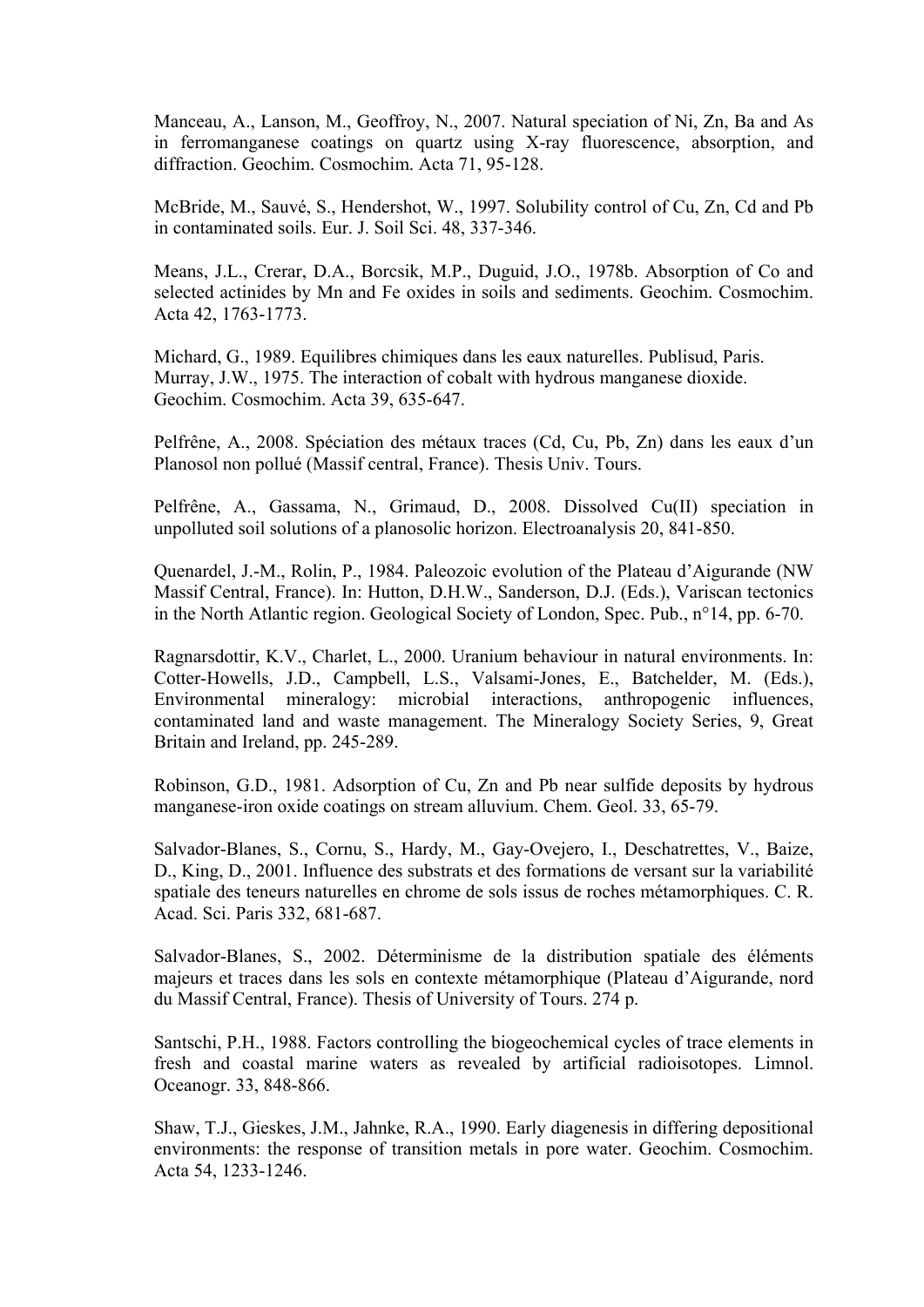Sigg, L., Stumm, W., Behra, Ph., 1992. Chimie des milieux aquatiques. Masson, Paris.

Singh, B.R., Steinnes, E., 1994. Soil and water contamination by heavy metals. In: Lal, R., Stewart, B.A. (Eds.) Soil processes and water quality, Boca Raton, London Lewis Publishers, pp. 233-271.

Spencer, D.W., Brewer, P.G., Sachs, P.L., 1972. Aspects of the distribution and trace element composition of suspended matter in the Black Sea. Geochim. Cosmochi. Acta 36, 71-86.

Sposito, G., 1989. Electrochemical phenomena. In: Sposito, G. (Ed.) The chemistry of soils., Oxford University Press., New York, pp. 106-126.

Stumm, W., Morgan, J.J., 1970. Aquatic chemistry: an introduction emphasizing chemical equilibria in natural waters. John Wiley, London.

Stumm, W., Morgan, J.J., 1996. Aquatic chemistry: Chemical equilibria and rates in natural waters. John Wiley, New York.

Thomson, J., Higgs, N.C., Croudace, I.W., Colley, S., Hydes, D.J., 1993. Redox zonation of elements at an oxic / post-oxic boundary in deep-sea sediments. Geochim. Cosmochim. Acta 57, 579-595.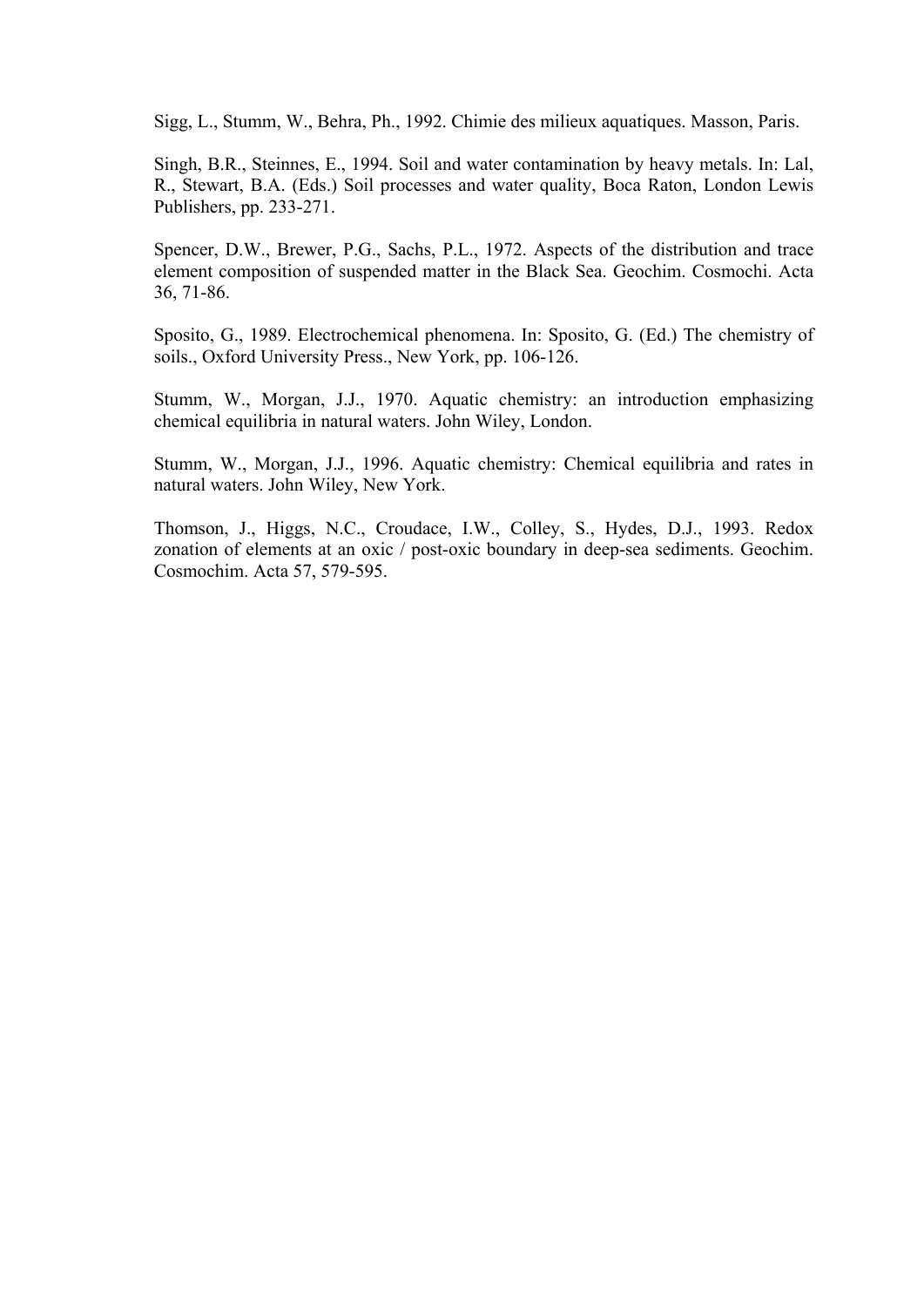

Figure 1 a) Schematic diagram of the studied toposequence (modified from Cornu *et al.*, 2005). b) Study area and location of three water sampling sites (piezometers 1a, 1b, 2a, 2b, 3a and 3b) (modified from Alberic *et al.*, Unpublished study).



Figure 2: Cation and anion distribution (expressed in % mol/L) in the three soil solution sites from 2004 to 2006.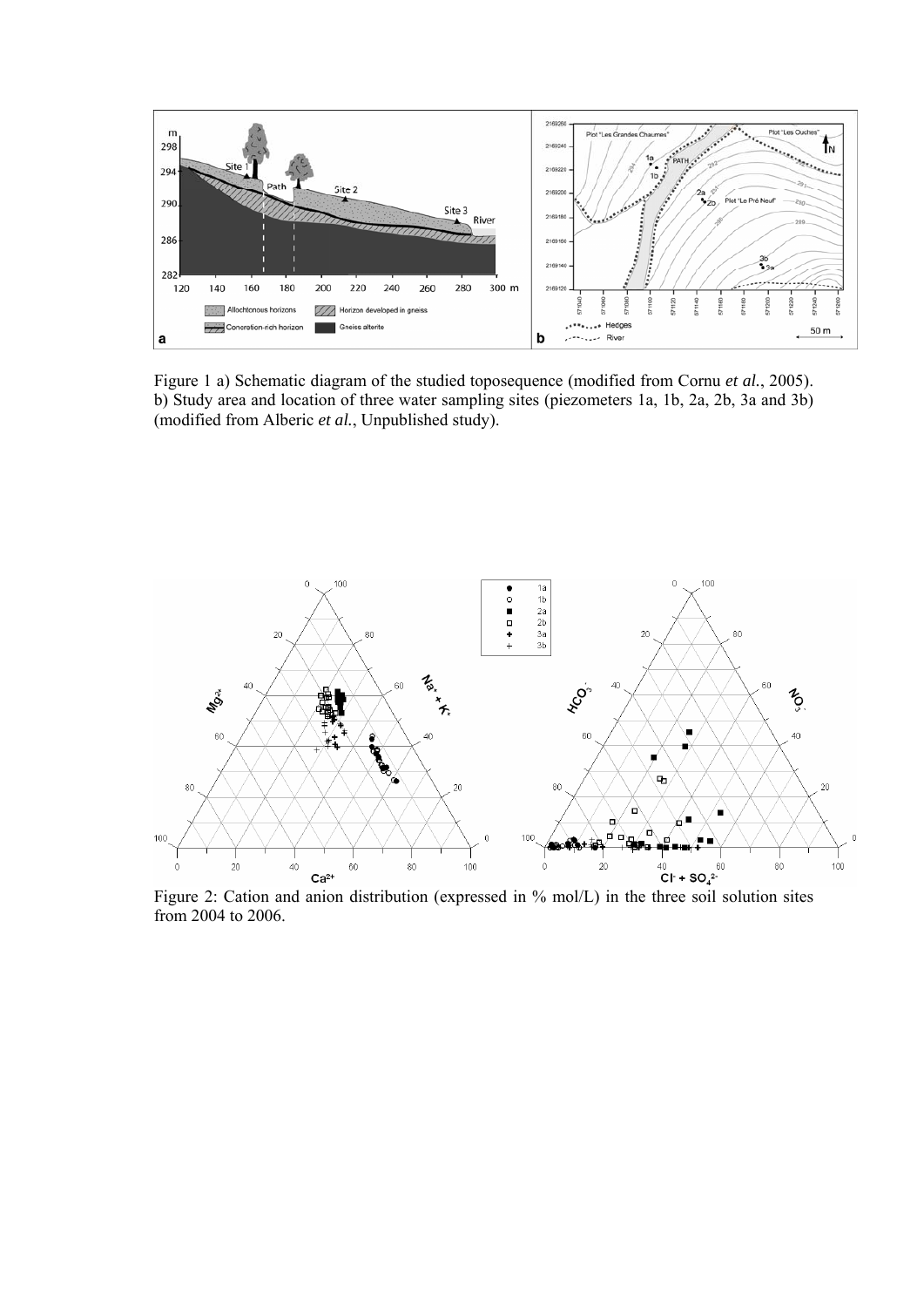

Figure 3: Correlations between some trace elements and Fe in 2b, the particulate phase of soil solutions.



Figure 4: Correlations between some trace metals and Fe in 3b, the particulate phase of soil solutions.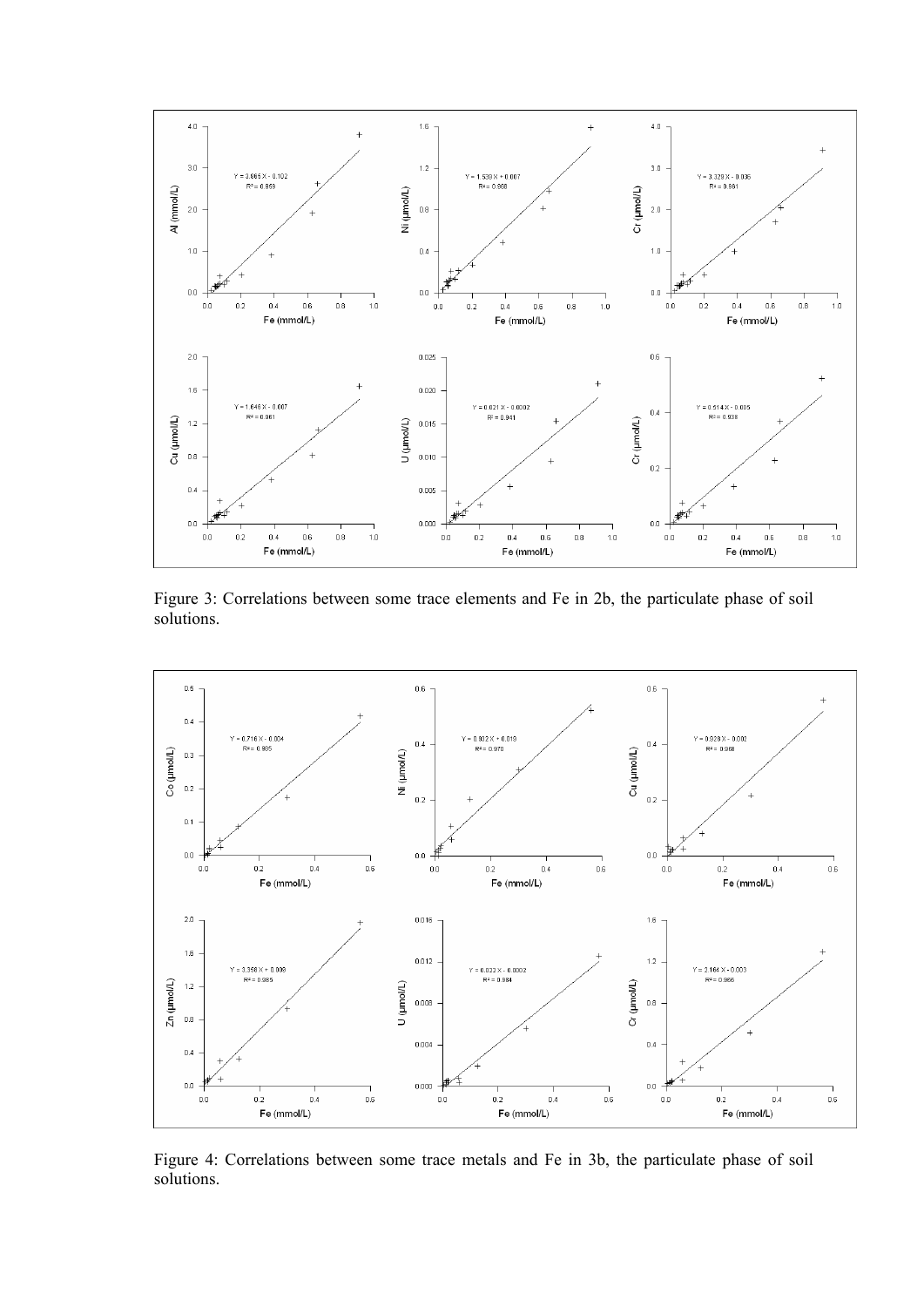

Figure 5: pE range calculated for the soil solutions from the six piezometers (see text for explanation).



Figure 6: a) Correlations between Co and Mn in the soluble phase (piezometers 1a, 1b, 2a, 2b, 3a and 3b). b) Correlations between U and Fe in the particulate phase (piezometers 1b, 2a, 2b and 3b).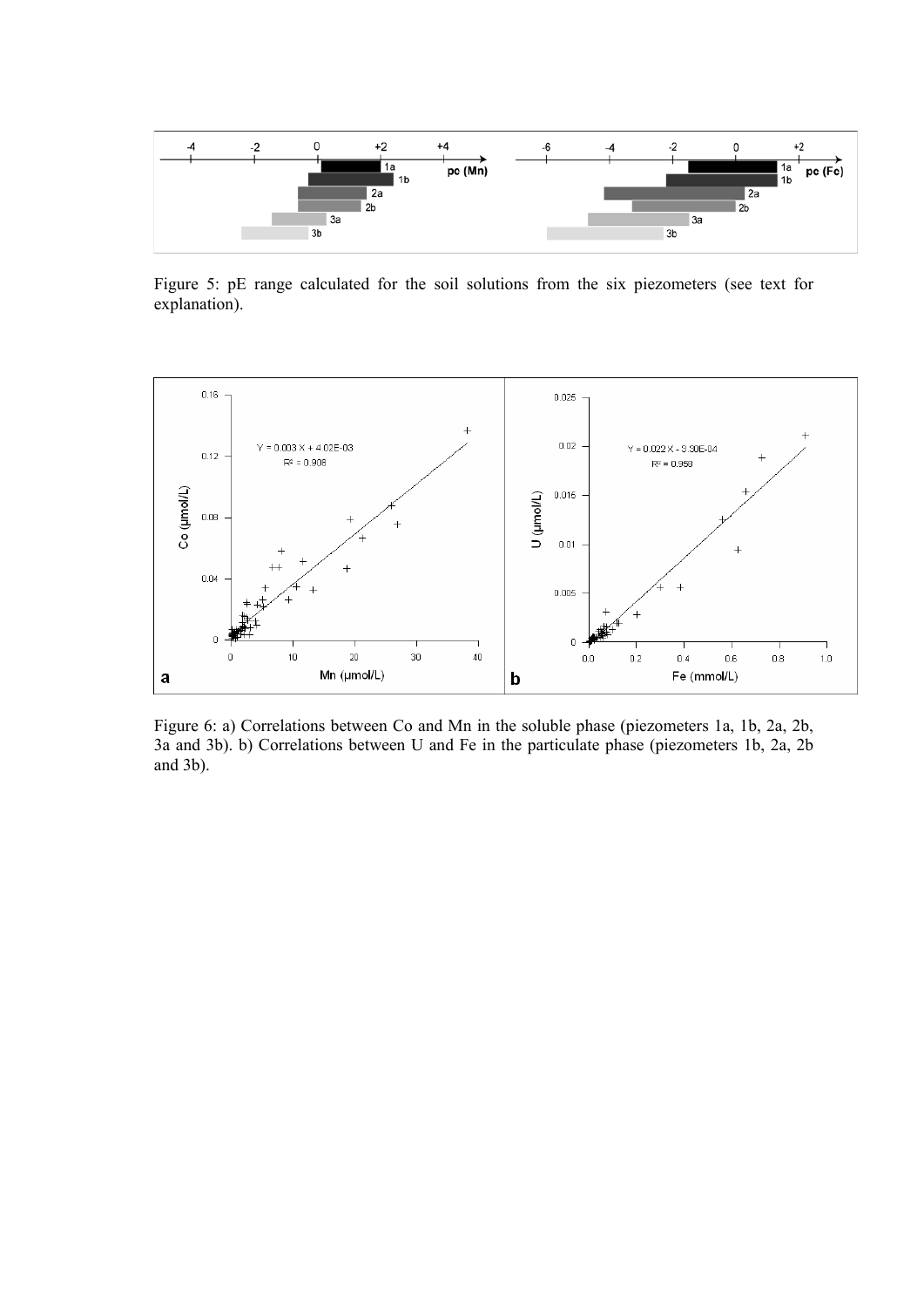|                |           | Т°С          | pH            | C           | HCO <sub>3</sub> | $Na+$         | $K^+$                                  | $Ca2+$        | $Ma^{2+}$                               | $H_4SiO_4$    | CI             | SO <sub>4</sub> <sup>2</sup> | NO <sub>3</sub> | $\Sigma$ PO <sub>4</sub> | F.          |
|----------------|-----------|--------------|---------------|-------------|------------------|---------------|----------------------------------------|---------------|-----------------------------------------|---------------|----------------|------------------------------|-----------------|--------------------------|-------------|
|                |           |              |               | uS/cm       | mM               | mM            | uM                                     | mM            | uM                                      | mM            | μM             | μM                           | μM              | μM                       | μM          |
|                | Mean      | 9.0          | 6.25          | 79          | 0.71             | 0.15          | 7.03                                   | 0.24          | 62.1                                    | 0.18          | 29.0           | 22.0                         | 14.4            | 0.65                     | 7.0         |
| 1a             | Min - Max | $3.1 - 14.3$ | $5.57 - 6.60$ | $62 - 100$  | $0.41 - 1.03$    | $0.12 - 0.18$ | $2.20 - 12.50$                         | $0.16 - 0.33$ | $42.8 - 86.8$                           | $0.16 - 0.22$ | $8.8 - 65.6$   | $3.5 - 38.2$                 | $1.5 - 32.0$    | $0.28 - 0.87$            | $5.2 - 8.$  |
|                | Median    | 9.5          | 6.32          | 81          | 0.79             | 0.15          | 6.61                                   | 0.23          | 63.5                                    | 0.17          | 15.6           | 26.5                         | 11.6            | 0.70                     | 7.2         |
|                | Mean      | 7.2          | 5.93          | 85          | 0.81             | 0.16          | 4.54                                   | 0.26          | 67.1                                    | 0.19          | 22.9           | 18.2                         | 9.8             | 0.59                     | 5.9         |
| 1b             | Min - Max | $1.6 - 13.5$ | $5.56 - 6.62$ | $54 - 106$  | $0.46 - 1.13$    | $0.14 - 0.20$ | $2.64 - 8.09$                          | $0.15 - 0.37$ | $38.5 - 89.5$                           | $0.15 - 0.26$ | $8.3 - 65.1$   | $4.3 - 41.0$                 | $0.0 - 32.0$    | $0.34 - 0.70$            | $3.7 - 7.7$ |
|                | Median    | 7.0          | 5.85          | 87          | 0.86             | 0.16          | 4.17                                   | 0.28          | 67.9                                    | 0.18          | 11.9           | 15.0                         | 10.1            | 0.61                     | 6.1         |
|                | Mean      | 9.1          | 6.60          | 289         | 1.10             | 0.99          | 1.12                                   | 0.45          | 267.7                                   | 0.17          | 621.5          | 275.4                        | 260.5           | 0.55                     | 5.4         |
| 2a             | Min - Max | $1.8 - 14.0$ | $5.91 - 7.25$ | $217 - 525$ | $0.60 - 1.70$    | $0.91 - 1.17$ | $0.00 - 3.14$                          |               | $0.40 - 0.56$ 211.0 - 321.0 0.14 - 0.27 |               |                | 222.3 - 972.3 205.7 - 309.0  | $0.9 - 970.0$   | $0.43 - 0.65$            | $3.5 - 7.5$ |
|                | Median    | 9.1          | 6.66          | 265         | 1.09             | 0.99          | 0.78                                   | 0.43          | 258.5                                   | 0.18          | 748.0          | 274.0                        | 55.1            | 0.57                     | 5.3         |
|                | Mean      | 9.8          | 6.55          | 248         | 1.52             | 0.94          | 7.46                                   | 0.38          | 352.2                                   | 0.33          | 376.1          | 228.9                        | 129.6           | 0.47                     | 11.5        |
| 2 <sub>b</sub> | Min - Max | $3.7 - 15.3$ | $6.09 - 7.08$ | $106 - 295$ | $0.81 - 2.11$    | $0.79 - 1.09$ | $0.59 - 43.30$                         | $0.25 - 0.50$ | 259.8 - 456.0                           | $0.22 - 0.54$ | $97.4 - 614.0$ | 170.0 - 321.0                | $5.6 - 500.0$   | $0.00 - 0.71$            | $7.6 - 18.$ |
|                | Median    | 9.4          | 6.59          | 260         | 1.60             | 0.93          | 2.89                                   | 0.38          | 346.5                                   | 0.31          | 425.5          | 226.5                        | 72.5            | 0.52                     | 10.5        |
|                | Mean      | 7.7          | 6.76          | 295         | 2.19             | 0.89          | 38.82                                  | 0.61          | 447.0                                   | 0.14          | 351.0          | 253.5                        | 10.6            | 0.51                     | 10.0        |
| За             | Min - Max | $1.2 - 15.5$ | $6.25 - 7.40$ | 185 - 372   | $1.13 - 3.88$    |               | $0.61 - 1.02$ 3.90 - 90.30             | $0.46 - 0.86$ | 274.0 - 657.0                           | $0.10 - 0.21$ | $34.0 - 686.0$ | $37.0 - 553.0$               | $0.0 - 29.0$    | $0.00 - 0.85$            | $8.0 - 12.$ |
|                | Median    | 6.8          | 6.86          | 306         | 1.75             | 0.92          | 30.57                                  | 0.51          | 390.9                                   | 0.12          | 471.0          | 169.0                        | 3.4             | 0.55                     | 9.7         |
|                | Mean      | 10.1         | 7.04          | 322         | 2.60             | 0.96          | 17.37                                  | 0.62          | 570.1                                   | 0.24          | 325.0          | 222.7                        | 21.0            | 0.44                     | 16.8        |
| 3b             | Min - Max | $3.3 - 20.0$ | $6.69 - 7.54$ | $188 - 446$ | $1.15 - 3.92$    |               | $0.64 - 1.19$ 3.10 - 58.40 0.46 - 0.91 |               | 278.0 - 938.0 0.13 - 0.67               |               | $61.0 - 696.0$ | $56.1 - 548.0$               | $0.0 - 148.7$   | $0.00 - 0.60$            | $10.7 - 25$ |
|                | Median    | 9.1          | 7,00          | 308         | 2.40             | 0.94          | 12.80                                  | 0.52          | 512.6                                   | 0.21          | 260.4          | 182.0                        | 5.7             | 0.48                     | 16.3        |

Table 1: Analytical results (mean, min, max and median) for samples from 1a, 1b, 2a, 2b, 3a and 3b in the dissolved phase.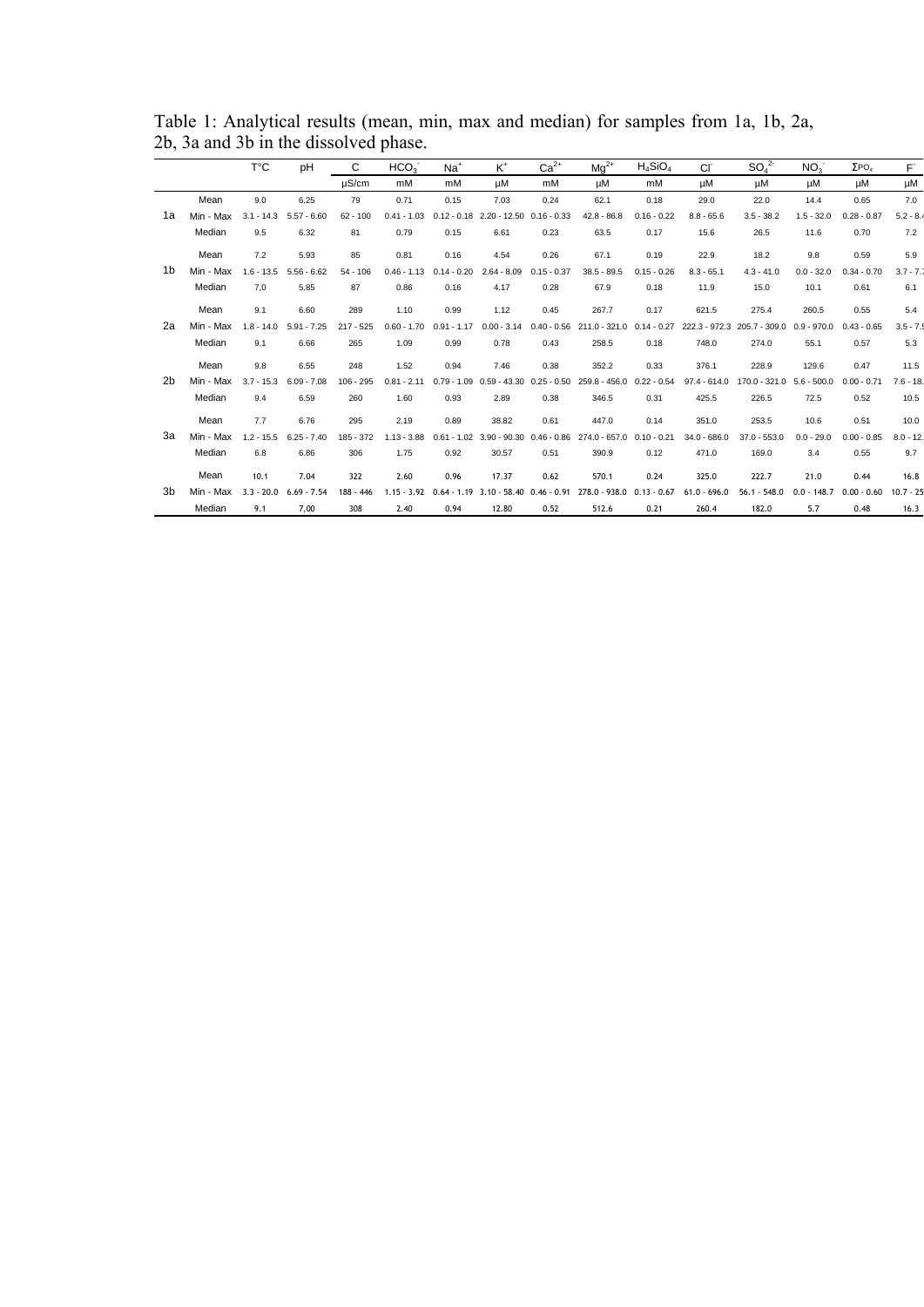|    |           | HCO <sub>3</sub> | Cl <sup>-</sup>   | SO <sub>4</sub> <sup>2</sup> | NO <sub>3</sub>   | Mn              | Fe              |
|----|-----------|------------------|-------------------|------------------------------|-------------------|-----------------|-----------------|
|    |           | mM               | μM                | μM                           | μM                | μM              | μM              |
|    | 2004      | $1.33 + 0.18$    | $332.5 + 38.5$    | $269.5 \pm 7.5$              | $30.0 \pm 1.1$    | $0.09 + 0.06$   | $0.14 \pm 0.04$ |
| 2a | 2004-2005 | $1.35 + 0.36$    | $597.3 + 375.0$   | $256.4 + 50.7$               | $395.4 + 381.2$   | $0.96 \pm 0.88$ | $1.41 \pm 0.98$ |
|    | 2005-2006 | $0.96 + 0.36$    | $607.0 + 349.0$   | $289.5 + 19.5$               | $485.4 + 484.6$   | $1.08 + 1.02$   | $1.59 + 1.25$   |
|    | 2004      | $1.59 + 0.26$    | $414.5 \pm 105.5$ | $181.0 \pm 11.0$             | $75.0 + 51.0$     | $9.60 + 9.59$   | $1.25 + 1.15$   |
| 2b | 2004-2005 | $1.84 + 0.27$    | $361.7 + 252.3$   | $229.7 + 36.7$               | $121.2 \pm 101.6$ | $2.65 + 2.50$   | $1.32 + 0.96$   |
|    | 2005-2006 | $1.42 \pm 0.60$  | $340.7 + 243.3$   | $248.5 + 72.5$               | $252.8 + 247.2$   | $4.69 + 4.59$   | $0.97 + 0.46$   |
|    | 2004      | $1.76 \pm 0.01$  | $77.5 + 17.5$     | $136.0 \pm 33.0$             | $14.5 + 14.5$     | $0.81 + 0.47$   | $1.10 \pm 1.00$ |
| За | 2004-2005 | $3.48 + 0.41$    | $323.6 + 289.6$   | $85.4 + 48.4$                | $19.1 \pm 0.4$    | $14.62 + 4.09$  | $7.02 + 1.78$   |
|    | 2005-2006 | $1.43 + 0.30$    | $578.5 \pm 107.5$ | $436.0 + 117.0$              | $2.4 \pm 1.0$     | $0.87 + 0.68$   | $1.77 \pm 0.49$ |
|    | 2004      | $1.75 + 0.05$    | $93.0 + 32.0$     | $144.5 \pm 37.5$             | $14.0 \pm 14.0$   | $1.16 \pm 1.01$ | $1.29 + 1.19$   |
| 3b | 2004-2005 | $3.70 + 0.23$    | $337.4 + 239.4$   | $122.8 + 66.7$               | $83.7 + 65.1$     | $29.71 + 8.47$  | $21.60 + 21.50$ |
|    | 2005-2006 | $1.90 + 0.75$    | $439.7 + 256.3$   | $356.1 \pm 191.9$            | $2.9 \pm 2.9$     | $6.68 + 4.92$   | $2.89 + 1.58$   |
|    |           |                  |                   |                              |                   |                 |                 |

Table 2: Concentrations of  $HCO_3$ , Cl,  $SO_4^2$ , NO<sub>3</sub>, Mn and Fe in the dissolved fraction for each year.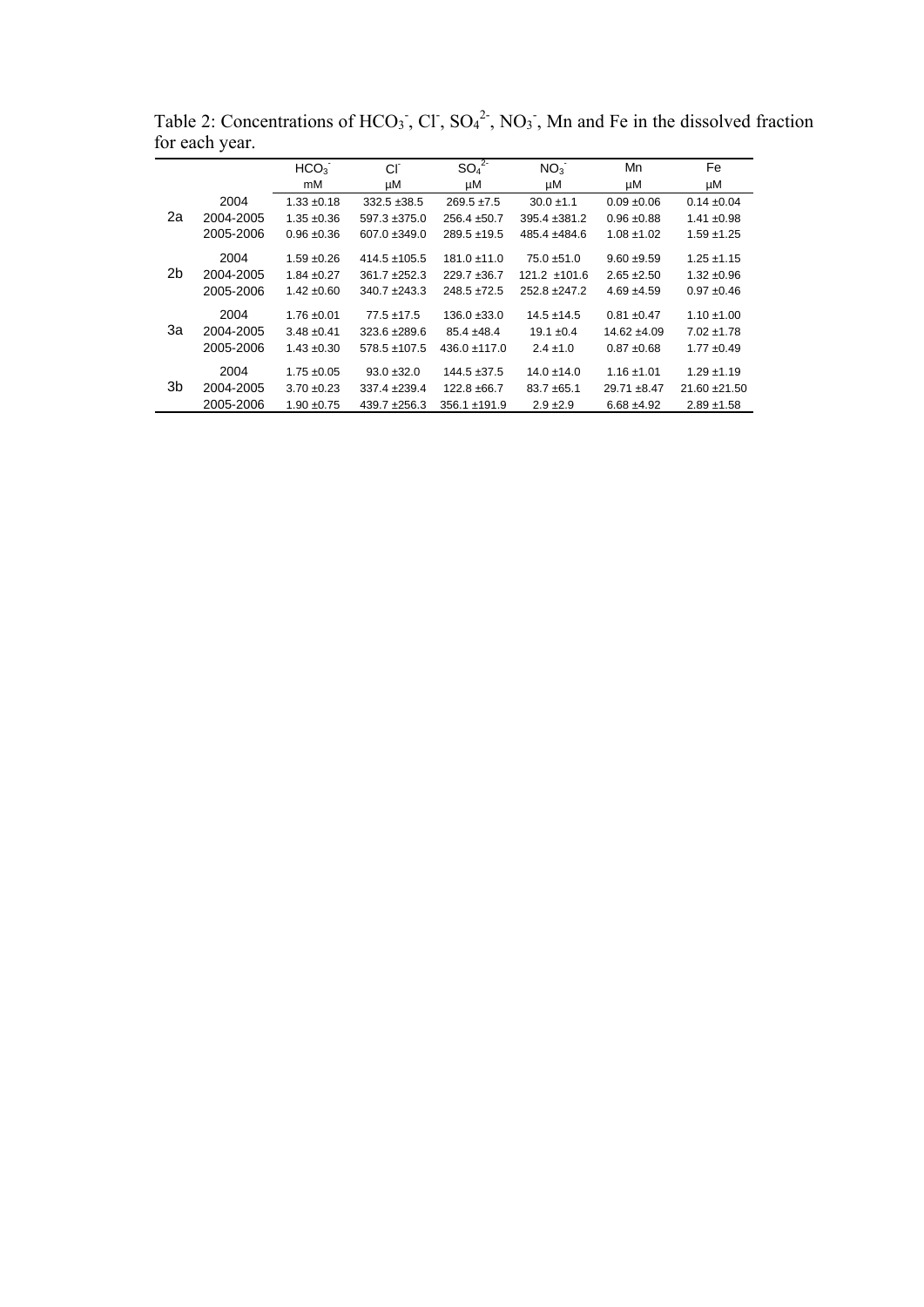|                |        |               |               | л.    |                                                               |       |      |       |         |       |               |               |              |             |             |             |
|----------------|--------|---------------|---------------|-------|---------------------------------------------------------------|-------|------|-------|---------|-------|---------------|---------------|--------------|-------------|-------------|-------------|
|                |        | Al diss<br>μM | Al part<br>μM | %     | Al part Mn diss Mn part Mn part Fe diss Fe part Fe part<br>μM | μM    | %    | μM    | μM      | %     | Si diss<br>mM | Si part<br>mM | Si part<br>% | DOC<br>mg/L | POC<br>mg/L | POC<br>$\%$ |
|                | mean   | 2.74          | 184.3         | 88.3  | 1.28                                                          | 2.05  | 48.1 | 2.17  | 90.2    | 75.6  | 0.18          | 0.32          | 55.6         | 11.2        | 1.4         | 13.2        |
|                | min    | 0.28          | 5.6           | 62.5  | 0.08                                                          | 0.08  | 6.5  | 0.10  | 1.53    | 37.4  | 0.16          | 0.03          | 12.5         | 4.9         | 0.0         | 0.0         |
| 1a             | max    | 9.99          | 693.8         | 100.0 | 2.60                                                          | 8.74  | 97.8 | 5.20  | 341.0   | 99.9  | 0.22          | 0.60          | 77.0         | 17.5        | 6.1         | 55.8        |
|                | median | 1.76          | 26.5          | 95.3  | 1.24                                                          | 0.48  | 49.2 | 2.39  | 7.34    | 78.6  | 0.17          | 0.36          | 68.5         | 10.9        | 0.6         | 3.6         |
|                | mean   | 1.59          | 149.8         | 95.6  | 3.19                                                          | 2.21  | 34.7 | 1.59  | 159.4   | 87.6  | 0.19          | 0.37          | 58.1         | 10.8        | 1.6         | 14.8        |
| 1 <sub>b</sub> | min    | 0.27          | 13.9          | 83.7  | 0.25                                                          | 0.06  | 1.6  | 0.10  | 2.26    | 61.5  | 0.15          | 0.00          | 0.0          | 4.7         | 0.0         | 0.0         |
|                | max    | 4.89          | 769.1         | 100.0 | 8.10                                                          | 11.00 | 76.5 | 2.82  | 1010.0  | 99.9  | 0.26          | 0.73          | 80.5         | 21.8        | 4.4         | 44.3        |
|                | median | 1.06          | 74.3          | 98.5  | 2.42                                                          | 1.80  | 36.5 | 1.40  | 29.71   | 95.4  | 0.18          | 0.41          | 68.8         | 10.5        | 1.6         | 14.0        |
| 2a             | mean   | 1.89          | 101.5         | 95.7  | 0.53                                                          | 0.77  | 61.0 | 1.18  | 39.81   | 93.3  | 0.17          | 0.24          | 41.1         | 9.8         | 3.2         | 22.6        |
|                | min    | 0.10          | 25.4          | 82.9  | 0.03                                                          | 0.00  | 0.0  | 0.10  | 8.27    | 75.2  | 0.14          | 0.00          | 0.0          | 4.3         | 0.0         | 0.0         |
|                | max    | 5.85          | 305.7         | 99.9  | 2.10                                                          | 1.97  | 98.2 | 2.84  | 130.0   | 99.9  | 0.22          | 0.66          | 81.7         | 18.3        | 10.5        | 50.4        |
|                | median | 1.09          | 77.3          | 98.4  | 0.12                                                          | 0.52  | 72.8 | 1.18  | 29.8    | 96.2  | 0.18          | 0.10          | 38.4         | 8.5         | 2.5         | 26.6        |
|                | mean   | 0.96          | 1033.8        | 99.7  | 2.98                                                          | 5.73  | 61.8 | 1.06  | 466.7   | 99.0  | 0.33          | 0.62          | 50.1         | 12.7        | 10.0        | 38.1        |
| 2 <sub>b</sub> | min    | 0.10          | 61.7          | 99.3  | 0.01                                                          | 0.20  | 4.8  | 0.10  | 22.68   | 96.5  | 0.22          | 0.01          | 3.7          | 5.4         | 0.0         | 0.0         |
|                | max    | 2.88          | 3999.0        | 100.0 | 19.20                                                         | 31.10 | 99.9 | 2.40  | 4185.0  | 100.0 | 0.54          | 2.45          | 90.8         | 27.2        | 41.0        | 75.7        |
|                | median | 0.89          | 258.1         | 99.7  | 1.22                                                          | 2.25  | 65.9 | 0.97  | 85.74   | 99.1  | 0.31          | 0.36          | 47.2         | 11.9        | 8.6         | 37.4        |
|                | mean   | 2.18          | 435.9         | 97.3  | 5.21                                                          | 2.78  | 54.0 | 3.21  | 103.77  | 91.6  | 0.14          | 0.17          | 43.3         | 21.4        | 2.5         | 10.5        |
| 3a             | min    | 1.31          | 32.3          | 94.5  | 0.18                                                          | 0.55  | 4.0  | 0.10  | 13.82   | 76.4  | 0.10          | 0.01          | 2.6          | 15.8        | 0.0         | 0.0         |
|                | max    | 3.64          | 3199.0        | 99.9  | 18.70                                                         | 10.18 | 96.8 | 8.80  | 620.0   | 99.9  | 0.21          | 0.40          | 79.8         | 33.5        | 8.7         | 35.3        |
|                | median | 1.81          | 73.4          | 97.7  | 1.28                                                          | 2.31  | 67.1 | 2.09  | 38.36   | 91.8  | 0.12          | 0.14          | 40.2         | 19.9        | 2.0         | 10.0        |
|                | mean   | 1.53          | 719.5         | 97.7  | 14.32                                                         | 8.39  | 26.0 | 6.06  | 974.9   | 88.4  | 0.24          | 0.28          | 51.5         | 18.3        | 3.6         | 14.1        |
| 3 <sub>b</sub> | min    | 0.26          | 29.1          | 91.8  | 0.15                                                          | 0.00  | 0.0  | 0.10  | 3.85    | 46.3  | 0.13          | 0.00          | 0.0          | 11.4        | 0.0         | 0.0         |
|                | max    | 3.60          | 6466.4        | 99.9  | 38.18                                                         | 64.88 | 97.6 | 43.10 | 11165.0 | 99.9  | 0.67          | 0.53          | 74.1         | 26.2        | 18.6        | 54.6        |
|                | median | 1.07          | 64.0          | 99.2  | 7.63                                                          | 2.31  | 16.5 | 2.25  | 57.52   | 90.0  | 0.21          | 0.25          | 57.3         | 17.0        | 1.6         | 8.2         |

Table 3: Concentrations of Al, Mn, Fe, Si and organic matter in the dissolved and particulate fraction for each piezometer (expressed as mol/L of solution).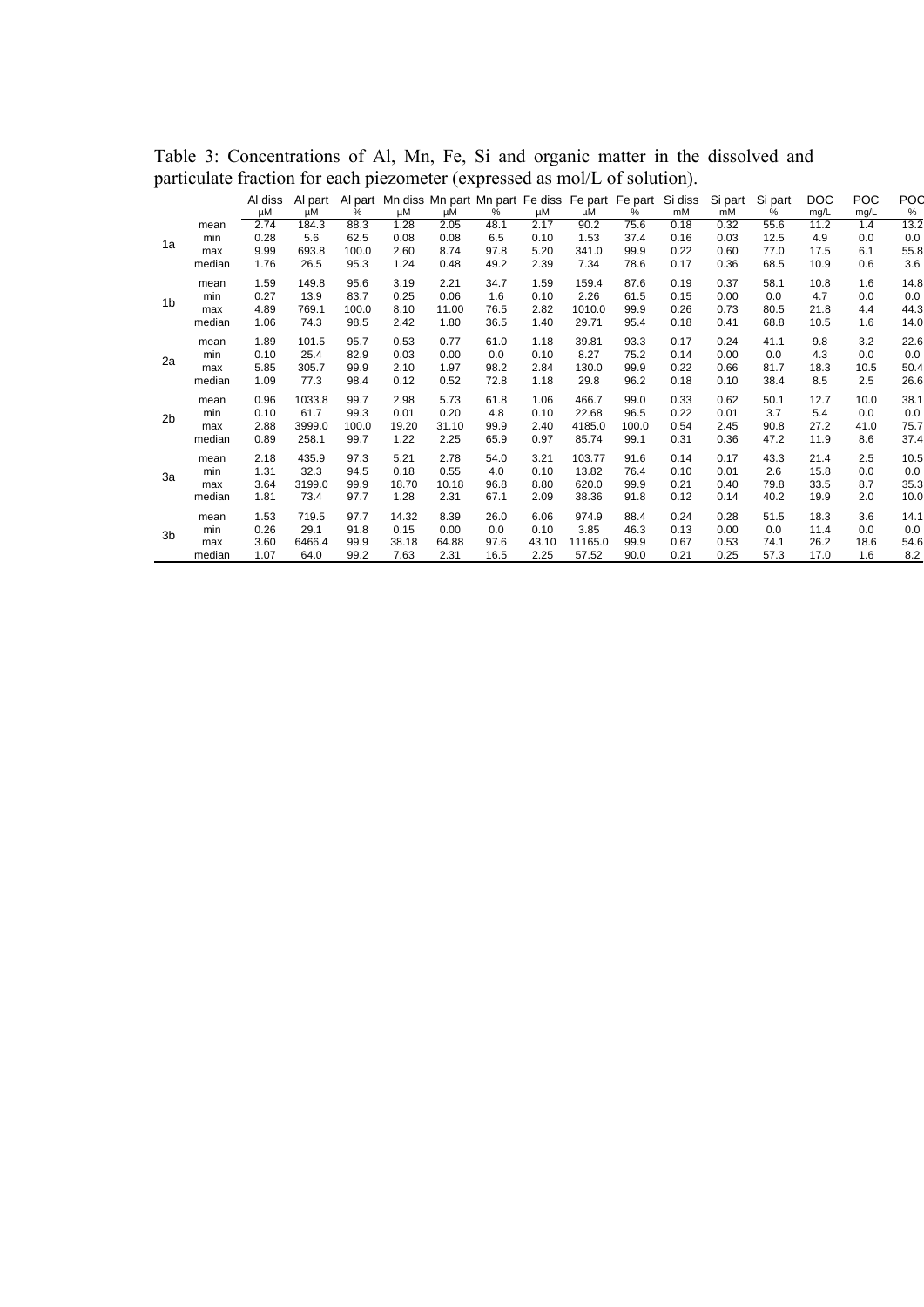|                |               | nM           | nM            | $\%$          | nM            | Cd diss Cd part Cd part Co diss Co part Co part Cu diss Cu part Cu part Cr diss Cr part Cr part Ni diss<br>nM | %            | nM           | nM             | %               | nM           | nM              | $\%$         | nM            | nM            |              | nM           | Ni part Ni part Pb diss Pb part Pb<br>nM |          |
|----------------|---------------|--------------|---------------|---------------|---------------|---------------------------------------------------------------------------------------------------------------|--------------|--------------|----------------|-----------------|--------------|-----------------|--------------|---------------|---------------|--------------|--------------|------------------------------------------|----------|
|                | mean          | 0.74         | 1.15          | 60.8          | 6.61          | 51.8                                                                                                          | 88.7         | 52.4         | 78.1           | 59.8            | 6.3          | 165,0           | 96.3         | 22.3          | 93.3          | %<br>80.7    | 0.81         | 24.95                                    | 96       |
|                | min           | 0.25         | 0.02          | 7.4           | 1.43          | 2.4                                                                                                           | 62.7         | 37.7         | 0.5            | 1.3             | 2.9          | 6.4             | 68.8         | 16.3          | 1.2           | 6.8          | 0.09         | 1.31                                     | 93       |
| 1a             | max           | 1.34         | 3.5           | 72.3          | 14.61         | 204.3                                                                                                         | 93.3         | 77.3         | 285.7          | 78.7            | 14.9         | 549.3           | 97.4         | 32.5          | 277.1         | 89.5         | 2.3          | 101.58                                   | 97       |
|                | median        | 0.72         | 0.62          | 46.3          | 4.92          | 9.1                                                                                                           | 64.9         | 52.1         | 19.5           | 27.2            | 5,0          | 29.2            | 85.4         | 21.8          | 21.4          | 49.5         | 0.62         | 4.82                                     | 88       |
|                | mean          | 0.57         | 1.15          | 66.9          | 16.97         | 60.6                                                                                                          | 78.1         | 39.3         | 78.5           | 66.6            | 4.2          | 162.8           | 97.5         | 25.7          | 84,0          | 76.6         | 0.5          | 24.26                                    | 97       |
|                | min           | 0,00         | 0.04          | 100.0         | 2.55          | 4.2                                                                                                           | 62.2         | 24.9         | 11.3           | 31.2            | 2.6          | 14.3            | 84.6         | 6.6           | 7.5           | 53.2         | 0.05         | 2.33                                     | 97       |
| 1b             | max           | 1.05         | 4.1           | 79.6          | 58.33         | 324.3                                                                                                         | 84.7         | 56.4         | 356.3          | 86.3            | 9.1          | 826.2           | 98.9         | 86.7          | 409,0         | 82.5         | 1.22         | 117.08                                   | 99       |
|                | median        | 0.54         | 0.52          | 49.1          | 11.74         | 29.2                                                                                                          | 71.3         | 39,0         | 45.7           | 53.9            | 4.1          | 89.1            | 95.6         | 22.2          | 41,0          | 64.9         | 0.43         | 14.6                                     | 97       |
|                | mean          | 0.67         | 0.79          | 54.1          | 4.16          | 34.5                                                                                                          | 89.2         | 30.4         | 51.9           | 63.1            | 5.9          | 93.1            | 94.0         | 12.2          | 72,0          | 85.5         | 0.36         | 14.27                                    | 97       |
| 2a             | min           | 0.25         | 0,00          | 0.0           | 1.56          | 8.7                                                                                                           | 84.8         | 21.2         | 11.4           | 34.9            | 3.3          | 23.9            | 87.9         | 7.9           | 9.3           | 54.1         | 0.02         | 3.84                                     | 99<br>96 |
|                | max           | 1.35         | 5.31          | 79.7          | 8.49          | 88,0                                                                                                          | 91.2         | 37.2         | 122.3          | 76.7            | 9.5          | 231.4           | 96.1         | 19.3          | 234.7         | 92.4         | 0.96         | 29.15                                    |          |
|                | median        | 0.65         | 0.52          | 44.4          | 3.39          | 27.5                                                                                                          | 89.0         | 28.9         | 46.3           | 61.6            | 5.4          | 76,0            | 93.4         | 10.8          | 60.8          | 84.9         | 0.26         | 11.64                                    | 97       |
|                | mean          | 0.86         | 5.38          | 86.2          | 11.33         | 316.5                                                                                                         | 96.5         | 29.5         | 464.5          | 94.0            | 3.8          | 962,0           | 99.6         | 13.2          | 452.3         | 97.2         | 0.46         | 138.73                                   | 99       |
| 2 <sub>b</sub> | min           | 0,00         | 0.09          | 100.0         | 0.96          | 17.5                                                                                                          | 94.8         | 11.2         | 26.8           | 70.5            | 1.8          | 55.4            | 96.8         | 6.9           | 30.9          | 81.7         | 0.02         | 8.44                                     | 99       |
|                | max           | 2.35         | 34.95         | 93.7          | 78.88         | 1220.6                                                                                                        | 93.9         | 101.9        | 1654,0         | 94.2            | 5.9          | 3881.8          | 99.8         | 33.2          | 1719.1        | 98.1         | 1.71         | 524.81                                   | 99       |
|                | median        | 0.54         | 0.99          | 64.7          | 4.94          | 96.4                                                                                                          | 95.1         | 23.4         | 141.2          | 85.8            | 3.4          | 281.1           | 98.8         | 11.2          | 176.3         | 94.0         | 0.25         | 43.52                                    | 99       |
|                | mean          | 0.63         | 1.39          | 68.8          | 16.47         | 55.8                                                                                                          | 77.2         | 52.7         | 70.1           | 57.1            | 16.8         | 288.1           | 94.5         | 45.1          | 113.7         | 71.6         | 1.14         | 43.85                                    | 97       |
| За             | min           | 0.25         | 0.17          | 40.5          | 4.07          | 11.4                                                                                                          | 73.7         | 26.6         | 0,0            | 0.0             | 12.9         | 28.2            | 68.6         | 21.6          | 0,0           | 0.0          | 0.49         | 7.96                                     | 94<br>98 |
|                | max<br>median | 1.28<br>0.47 | 5.65<br>0.71  | 81.5<br>60.2  | 46.99<br>7.17 | 242.2<br>26.6                                                                                                 | 83.8<br>78.8 | 74,0<br>54,0 | 386.4<br>25.7  | 83.9<br>32.2    | 22.4<br>16.1 | 1951.2<br>66.4  | 98.9<br>80.5 | 110.3<br>35,0 | 513.2<br>63.2 | 82.3<br>64.3 | 3.76<br>0.95 | 206.54<br>17.41                          | 94       |
|                |               |              |               |               |               |                                                                                                               |              |              |                |                 |              |                 |              |               |               |              |              |                                          |          |
| 3b             | mean          | 0.38         | 2.31          | 85.9<br>100.0 | 48.2          | 180.6                                                                                                         | 78.9         | 32.4         | 226.4          | 87.5            | 11.4         | 561.2           | 98.0         | 40.5<br>25,0  | 269.4         | 86.9         | 0.71         | 107.41                                   | 99<br>97 |
|                | min<br>max    | 0,00<br>1.06 | 0.26<br>15.47 | 93.6          | 2.77<br>136.9 | 0,0<br>1487,0                                                                                                 | 0.0<br>91.6  | 14,0<br>64.9 | 12.1<br>1805.2 | 46.4<br>96.5    | 6.5<br>18.4  | 30.8<br>4598.9  | 82.6<br>99.6 | 63.5          | 0,0<br>2105,0 | 0.0<br>97.1  | 0.12<br>1.7  | 5.31<br>710.23                           | 99       |
|                | median        | 0.31         | 0.79          | 71.8          | 47.72         | 24.7                                                                                                          | 34.1         | 31.8         | 33.3           | 51.2            | 10,0         | 59.4            | 85.6         | 37.4          | 58.7          | 61.1         | 0.68         | 13.35                                    | 95       |
|                |               | Zn diss      | Zn part       | Zn part       | U diss        | U part                                                                                                        | U part       | Ba diss      |                | Ba part Ba part | Rb diss      | Rb part Rb part |              | Sr diss       | Sr part       | Sr part      |              |                                          |          |
|                |               | nM           | nM            | $\%$          | nM            | nM                                                                                                            | $\%$         | nM           | nM             | $\%$            | nM           | nM              | $\%$         | mM            | mM            | $\%$         |              |                                          |          |
|                | mean          | 64.9         | 324.7         | 83.3          | 0.09          | 0.89                                                                                                          | 90.8         | 110.4        | 234.1          | 68.0            | 8.7          | 114.5           | 92.9         | 0.31          | 40.79         | 99.2         |              |                                          |          |
| 1a             | min           | 20.8         | 0,0           | 0.0           | 0.05          | 0.03                                                                                                          | 37.5         | 83.2         | 7.5            | 8.3             | 4.4          | 3.7             | 45.5         | 0.21          | 4.13          | 95.1         |              |                                          |          |
|                | max           | 171.4        | 1138.1        | 86.9          | 0.16          | 3.37                                                                                                          | 95.5         | 158.5        | 785.1          | 83.2            | 12.9         | 387.3           | 96.8         | 0.45          | 129.25        | 99.7         |              |                                          |          |
|                | median        | 51.5         | 79.7          | 60.7          | 0.08          | 0.16                                                                                                          | 66.7         | 111.9        | 49.2           | 30.5            | 9.3          | 20.9            | 69.2         | 0.33          | 15.81         | 98.0         |              |                                          |          |
|                | mean          | 40.3         | 339.9         | 89.4          | 0.07          | 0.83                                                                                                          | 92.2         | 91.9         | 269.0          | 74.5            | 5.8          | 117.0           | 95.2         | 0.34          | 37.28         | 99.1         |              |                                          |          |
| 1b             | min           | 4.3          | 41.9          | 90.7          | 0.05          | 0.09                                                                                                          | 64.3         | 65.6         | 24.7           | 27.4            | 3.7          | 10.5            | 74.2         | 0.20          | 3.50          | 94.5         |              |                                          |          |
|                | max           | 76.3         | 1615,0        | 95.5          | 0.09          | 4.06                                                                                                          | 97.8         | 117.7        | 1329.9         | 91.9            | 9.6          | 580.4           | 98.4         | 0.49          | 142.88        | 99.7         |              |                                          |          |
|                | median        | 46.4         | 194.9         | 80.8          | 0.06          | 0.5                                                                                                           | 89.3         | 95.6         | 140.6          | 59.5            | 5.6          | 62.3            | 91.7         | 0.35          | 20.23         | 98.3         |              |                                          |          |
|                | mean          | 46.2         | 209.6         | 81.9          | 0.06          | 0.63                                                                                                          | 91.3         | 195.4        | 178.9          | 47.8            | 2.8          | 53.3            | 94.9         | 0.61          | 31.31         | 98.1         |              |                                          |          |
| 2a             | min           | 13.6         | 3.7           | 21.4          | 0.04          | 0.15                                                                                                          | 78.9         | 167.7        | 47.3           | 22.0            | 1.5          | 14.4            | 90.7         | 0.51          | 0.00          | 0.0          |              |                                          |          |
|                | max           | 190.5        | 469.4         | 71.1          | 0.08          | 1.79                                                                                                          | 95.7         | 259.5        | 361.3          | 58.2            | 4.5          | 141.3           | 96.9         | 0.76          | 124.09        | 99.4         |              |                                          |          |
|                | median        | 28.9         | 216.8         | 88.2          | 0.06          | 0.51                                                                                                          | 89.5         | 184.9        | 141.8          | 43.4            | 2.9          | 43.5            | 93.8         | 0.60          | 24.94         | 97.7         |              |                                          |          |
|                | mean          | 42.4         | 2065.9        | 98.0          | 0.18          | 5.87                                                                                                          | 97.0         | 134.1        | 1669.2         | 92.6            | 7.4          | 634.7           | 98.8         | 0.76          | 263.19        | 99.7         |              |                                          |          |
| 2b             | min           | 10.6         | 199.1         | 94.9          | 0.04          | 0.36                                                                                                          | 90.0         | 73.9         | 92.8           | 55.6            | 3.0          | 36.5            | 92.4         | 0.56          | 0.00          | 0.0          |              |                                          |          |
|                | max           | 122.1        | 8411.2        | 98.6          | 0.66          | 21.06                                                                                                         | 97.0         | 195.9        | 6502.1         | 97.1            | 27.8         | 3022.2          | 99.1         | 0.97          | 840.0         | 99.9         |              |                                          |          |
|                | median        | 33,0         | 573.3         | 94.6          | 0.13          | 1.81                                                                                                          | 93.3         | 130.9        | 517.5          | 79.8            | 5.6          | 182.8           | 97.0         | 0.76          | 77.3          | 99.0         |              |                                          |          |
|                | mean          | 53.1         | 370.7         | 87.5          | 0.35          | 2.2                                                                                                           | 86.3         | 244.3        | 196.2          | 44.5            | 7.4          | 29.8            | 80.2         | 0.89          | 35.2          | 97.5         |              |                                          |          |
|                | min           | 37.3         | 66.1          | 63.9          | 0.15          | 0.16                                                                                                          | 51.6         | 179.5        | 0.0            | 0.0             | 2.2          | 0.0             | 0.0          | 0.64          | 0.00          | 0.0          |              |                                          |          |
| За             | max           | 91.9         | 1877.3        | 95.3          | 0.73          | 14.21                                                                                                         | 95.1         | 297.2        | 384.7          | 56.4            | 15.7         | 55.5            | 78.0         | 1.23          | 78.82         | 98.5         |              |                                          |          |
|                | median        | 47.1         | 139.8         | 74.8          | 0.2           | 0.67                                                                                                          | 77.0         | 259.8        | 153.5          | 37.1            | 5.9          | 25.4            | 81.1         | 0.80          | 27.93         | 97.2         |              |                                          |          |
|                | mean          | 70.6         | 1016.6        | 93.5          | 1.08          | 6.01                                                                                                          | 84.8         | 234.8        | 1077.6         | 82.1            | 7.0          | 357.5           | 98.1         | 1.05          | 185.07        | 99.4         |              |                                          |          |
| 3b             | min           | 14.2         | 52.9          | 78.8          | 0,00          | 0.16                                                                                                          | 100.0        | 169.1        | 84.1           | 33.2            | 1.7          | 15.6            | 90.3         | 0.64          | 0.00          | 0.0          |              |                                          |          |
|                | max           | 448.2        | 8766.5        | 95.1          | 4.28          | 53.27                                                                                                         | 92.6         | 333.5        | 7898.7         | 95.9            | 10.7         | 3132.3          | 99.7         | 1.59          | 1267.31       | 99.9         |              |                                          |          |
|                | median        | 36.9         | 102.5         | 73.5          | 0.74          | 0.61                                                                                                          | 45.2         | 223.8        | 128.9          | 36.5            | 7.3          | 33.2            | 82.0         | 0.94          | 39.85         | 97.7         |              |                                          |          |

Table 4: Concentrations of Cd, Co, Cu, Cr, Ni, Pb, Zn and U in the dissolved and particulate fraction for each piezometer (express as mol/L of solution).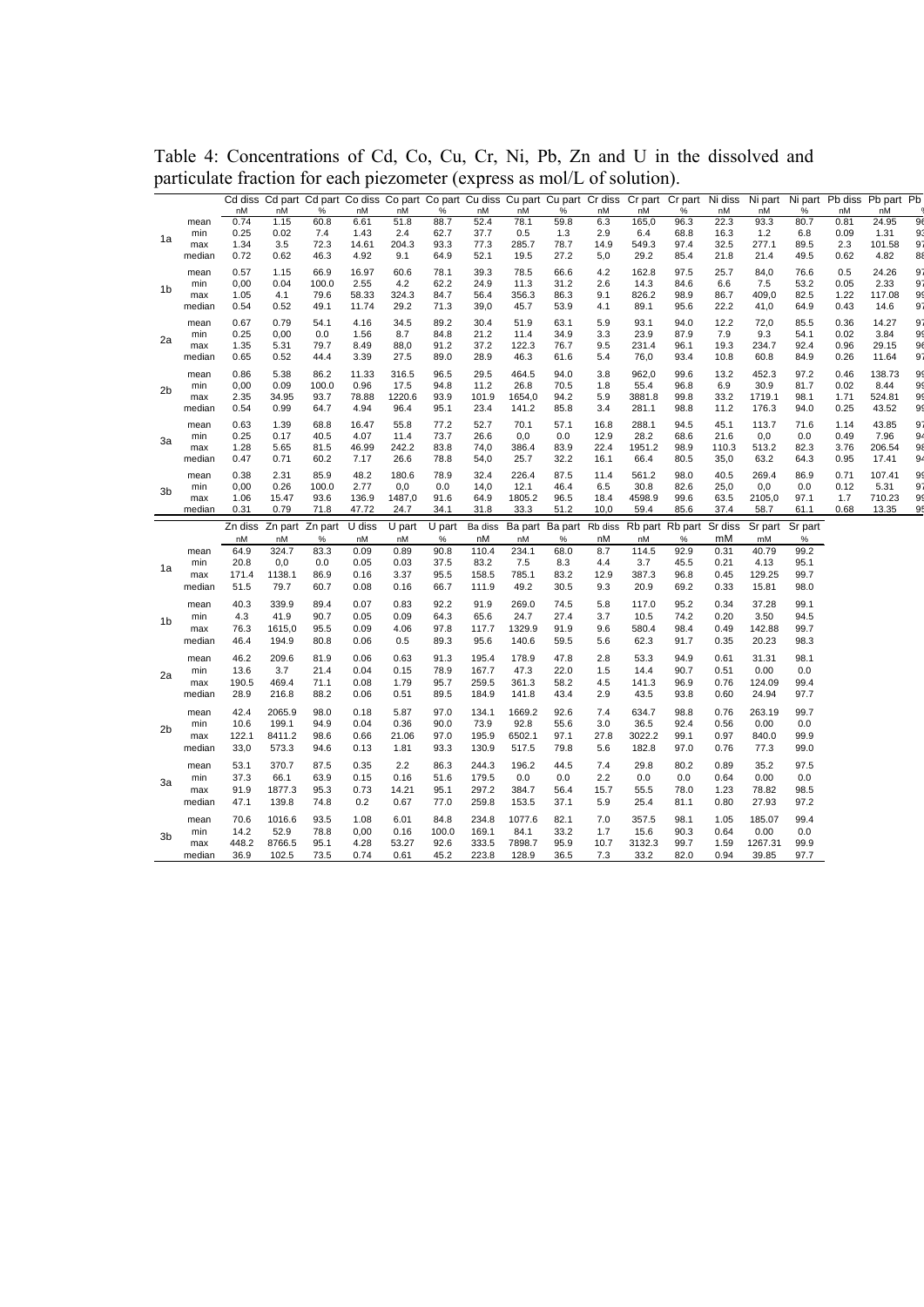| trace metal | best fit equation                  | correlation       |
|-------------|------------------------------------|-------------------|
|             |                                    | coefficient $R^2$ |
|             | $[Co] = 4.05E-4$ $[Al] - 7.94E-11$ | 0.993             |
| Co          | $[Co] = 1.35E-3$ $[Mg] + 3.51E-9$  | 0.948             |
|             | $[Co] = 4.15E-4 [Fe] + 1.27E-8$    | 0.987             |
|             | $[Cr] = 1.07E-3$ $[Al] + 2.00E-9$  | 0.999             |
| Cr          | $[Cr] = 3.64E-3$ $[Mg] + 1.12E-8$  | 0.979             |
|             | $[Cr] = 1.05E-3 [Fe] + 3.53E-8$    | 0.991             |
|             | $[Cu] = 4.44E-4 [Al] + 1.21E-8$    | 0.990             |
| Cu          | $[Cu] = 1.49E-3$ $[Mg] + 1.68E-8$  | 0.960             |
|             | $[Cu] = 4.41E-4 [Fe] + 2.59E-8$    | 0.979             |
|             | $[Ni] = 5.24E-4 [Al] + 5.55E-9$    | 0.995             |
| Ni          | $[Ni] = 1.77E-3$ $[Mg] + 1.06E-8$  | 0.972             |
|             | $[Ni] = 5.15E-4 [Fe] + 2.17E-8$    | 0.989             |
|             | $[Pb] = 1.52E-4 [Al] + 1.55E-9$    | 0.996             |
| Pb          | $[Pb] = 5.14E-4$ $[Mg] + 2.94E-9$  | 0.979             |
|             | $[Pb] = 1.48E-4 [Fe] + 6.25E-9$    | 0.986             |
|             | $[U] = 5.34E-6$ [Al] + 3.46E-11    | 0.996             |
| U           | $[U] = 1.82E - 5$ [Mg] + 8.34E-11  | 0.985             |
|             | $[U] = 5.13E-6 [Fe] + 1.98E-10$    | 0.990             |
|             | $[Zn] = 2.12E-3$ [Al] + 2.16E-8    | 0.994             |
| Zn          | $[Zn] = 7.23E-3$ [Mg] + 4.11E-8    | 0.979             |
|             | $[Zn] = 2.03E-3 [Fe] + 8.68E-8$    | 0.988             |

Table 5: Correlations between trace metals and Al, Mg, Fe in 1b in the particulate phase. Trace metals are expressed in mol/L.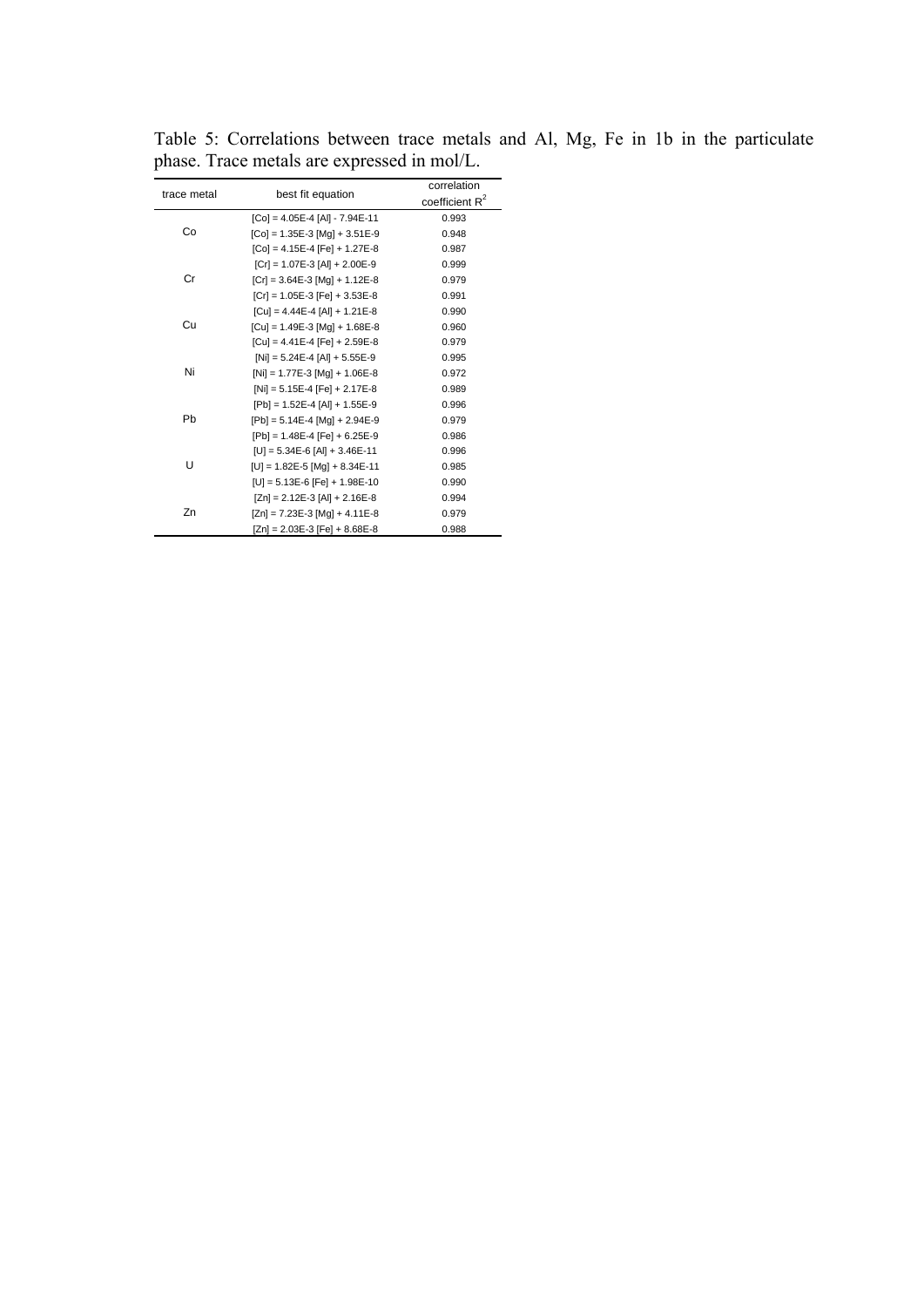| trace metal<br>in 2b | best fit equation                 | correlation<br>coefficient $R^2$ |
|----------------------|-----------------------------------|----------------------------------|
| Co                   | $[Co] = 1.23E-3$ $[Ma] + 1.07E-8$ | 0.974                            |
| Cu                   | $[Cu] = 1.70E-3$ $[Mq] + 4.37E-8$ | 0.903                            |
| Zn                   | $[Zn] = 8.24E-3$ [Mg] + 4.82E-8   | 0.961                            |
| Pb                   | $[Pb] = 5.33E-4$ $[Mq] + 7.80E-9$ | 0.971                            |
| U                    | $[U] = 2.23E-5$ [Mg] + 4.03E-10   | 0.942                            |

Table 6: Correlations between trace metals and Mg in 2b soil solutions in the particulate phase. Trace metals are expressed in mol/L.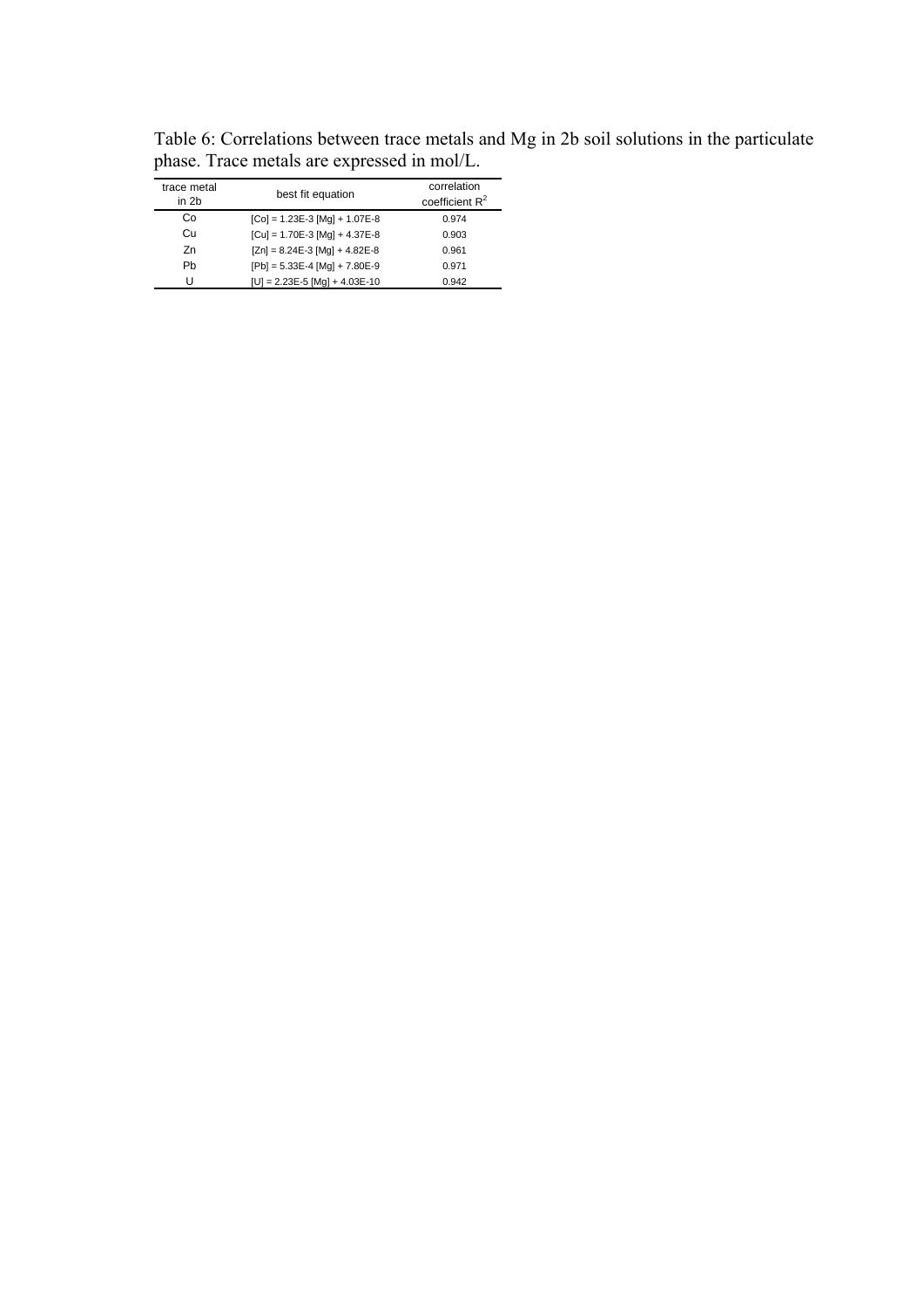Table 7: Correlations between Al, POC and trace metals in 2b in the particulate phase. Trace metals are expressed in mol/L.

| trace metals | best fit equation (AI)            | correlation coefficient<br>$R^2$ (Al) | best fit equation (POC)            | correlation coefficient<br>$R^2$ (POC) |
|--------------|-----------------------------------|---------------------------------------|------------------------------------|----------------------------------------|
| Co           | $[Co] = 3.14E-4 [Al] + 1.25E-8$   | 0.981                                 | $[Co] = 7.61E-9$ $[POC] - 1.74E-9$ | 0.949                                  |
| Ni           | $[Ni] = 3.76E-4 [Al] + 5.46E-8$   | 0.980                                 | $[Ni] = 1.19E-8$ $[POC] + 5.31E-9$ | 0.952                                  |
| Cu           | $[Cu] = 4.18E-4 [Al] + 3.86E-8$   | 0.994                                 | $[Cu] = 1.29E-8$ $[POC] - 1.46E-8$ | 0.953                                  |
| Zn           | $[Zn] = 2.07E-3$ $[Al] + 3.52E-8$ | 0.989                                 | $[Zn] = 4.85E-8$ $[POC] - 1.14E-8$ | 0.953                                  |
| <b>Pb</b>    | $[Pb] = 1.37E-4 [Al] + 6.88E-9$   | 0.994                                 | $[Pb] = 3.27E-9 [POC] + 1.83E-9$   | 0.954                                  |
|              | $[U] = 5.54E-6$ [Al] + 3.47E-10   | 0.994                                 | $[U] = 1.36E-10$ [POC] + 8.20E-11  | 0.962                                  |
| Cr           | $[Cr] = 8.56E-4 [Al] + 5.50E-8$   | 0.993                                 | $[Cr] = 2.39E-8$ $[POC] - 1.97E-8$ | 0.959                                  |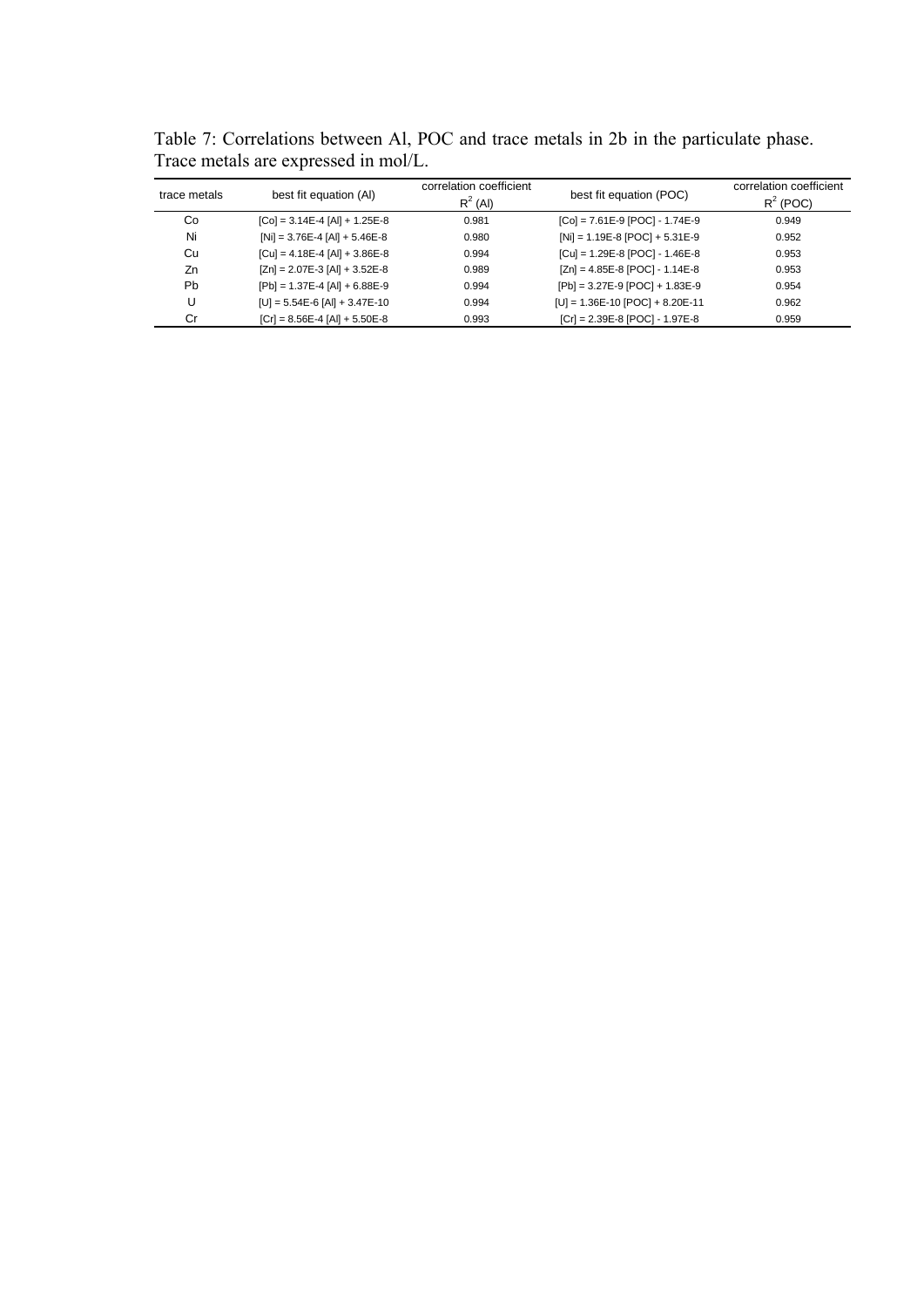| trace metals | best fit equation in 3a          | correlation coefficient<br>$R^2$ in 3a | best fit equation in 3b           | correlation coefficient<br>$R^2$ in 3b |
|--------------|----------------------------------|----------------------------------------|-----------------------------------|----------------------------------------|
| Co           | $[Co] = 3.61E-4 [Al] - 2.59E-10$ | 0.950                                  | $[Co] = 2.68E-4 [Al] + 7.24E-9$   | 0.977                                  |
| Cr           | $[Cr] = 9.12E-4 [Al] - 2.32E-9$  | 0.963                                  | $[Cr] = 8.24E-4 [Al] + 2.65E-8$   | 0.986                                  |
| Cu           |                                  | ٠                                      | $[Cu] = 3.54E-4 [Al] + 9.65E-9$   | 0.991                                  |
| Pb           | $[Pb] = 2.77E-4 [Al] - 1.59E-9$  | 0.875                                  |                                   | $\sim$                                 |
|              |                                  | $\overline{\phantom{a}}$               | $[U] = 8.12E-6$ [Al] + 1.20E-10   | 0.973                                  |
| Zn           | $[Zn] = 2.16E-3$ [Al] - 1.35E-8  | 0.973                                  | $[Zn] = 1.25E-3$ $[Al] + 6.92E-8$ | 0.970                                  |
|              |                                  |                                        |                                   |                                        |

Table 8: Correlations between trace metals and Al in 3a and 3b soil solutions in the particulate phase. Trace metals are expressed in mol/L.